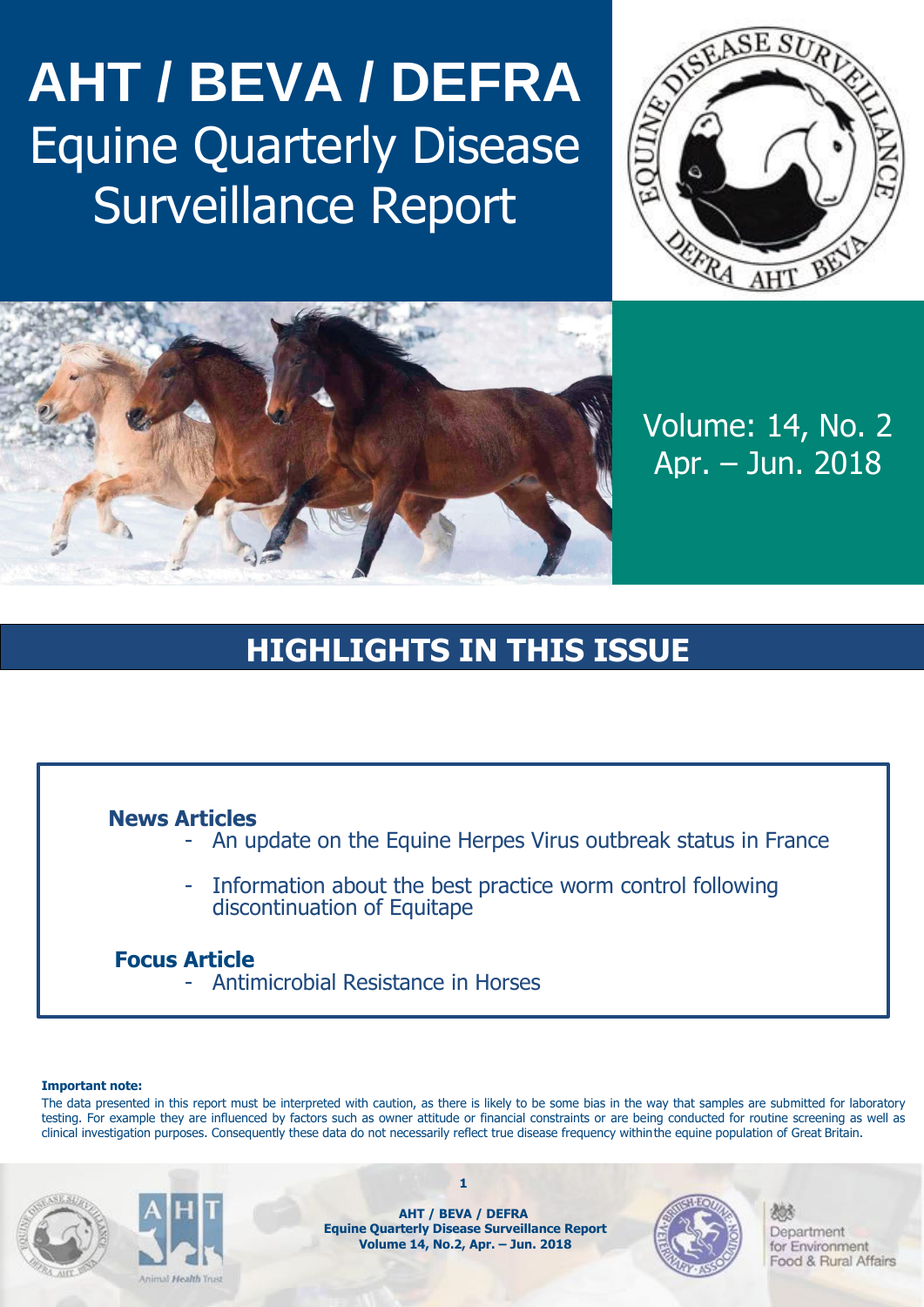# **Table of contents**

| <b>Introduction</b>                                                                           | 3         |
|-----------------------------------------------------------------------------------------------|-----------|
| <b>Current National And International Disease Outbreaks During July 2018</b>                  | $3 - 6$   |
| <b>National Disease Occurrence</b>                                                            | 3         |
| <b>International Disease Occurrence</b>                                                       | $3 - 6$   |
| <b>News Articles</b>                                                                          | 7         |
| An update on the Equine Herpes Virus outbreak status in France                                |           |
| Information about the best practice worm control following the<br>discontinuation of Equitape |           |
| <b>Virology Disease Report: Second Quarter 2018</b>                                           | $8 - 17$  |
| National Viral Disease Occurrence                                                             | $8 - 9$   |
| <b>International Viral Disease Occurrence</b>                                                 | $9 - 16$  |
| <b>Bacteriology Disease Report: Second Quarter 2018</b>                                       | 18-19     |
| <b>International Bacterial Disease Occurrence</b>                                             | 19        |
| <b>Focus Article</b>                                                                          | $20 - 23$ |
| Antimicrobial Resistance in Horses                                                            |           |
| <b>Toxic And Parasitic Disease Report: Second Quarter 2018</b>                                | $24 - 26$ |
| Grass sickness surveillance data: Second Quarter 2018                                         | $25 - 26$ |
| <b>Report On Post Mortem Examinations: Second Quarter 2018</b>                                | $27 - 30$ |
| East Anglia                                                                                   | $27 - 28$ |
| <b>Home Counties</b>                                                                          | $28 - 29$ |
| Northern England                                                                              | 29        |
| Northern Ireland                                                                              | 29        |
| <b>Scotland</b>                                                                               | 29        |
| South West England                                                                            | 30        |
| <b>Acknowledgements</b>                                                                       | 31        |





**2**

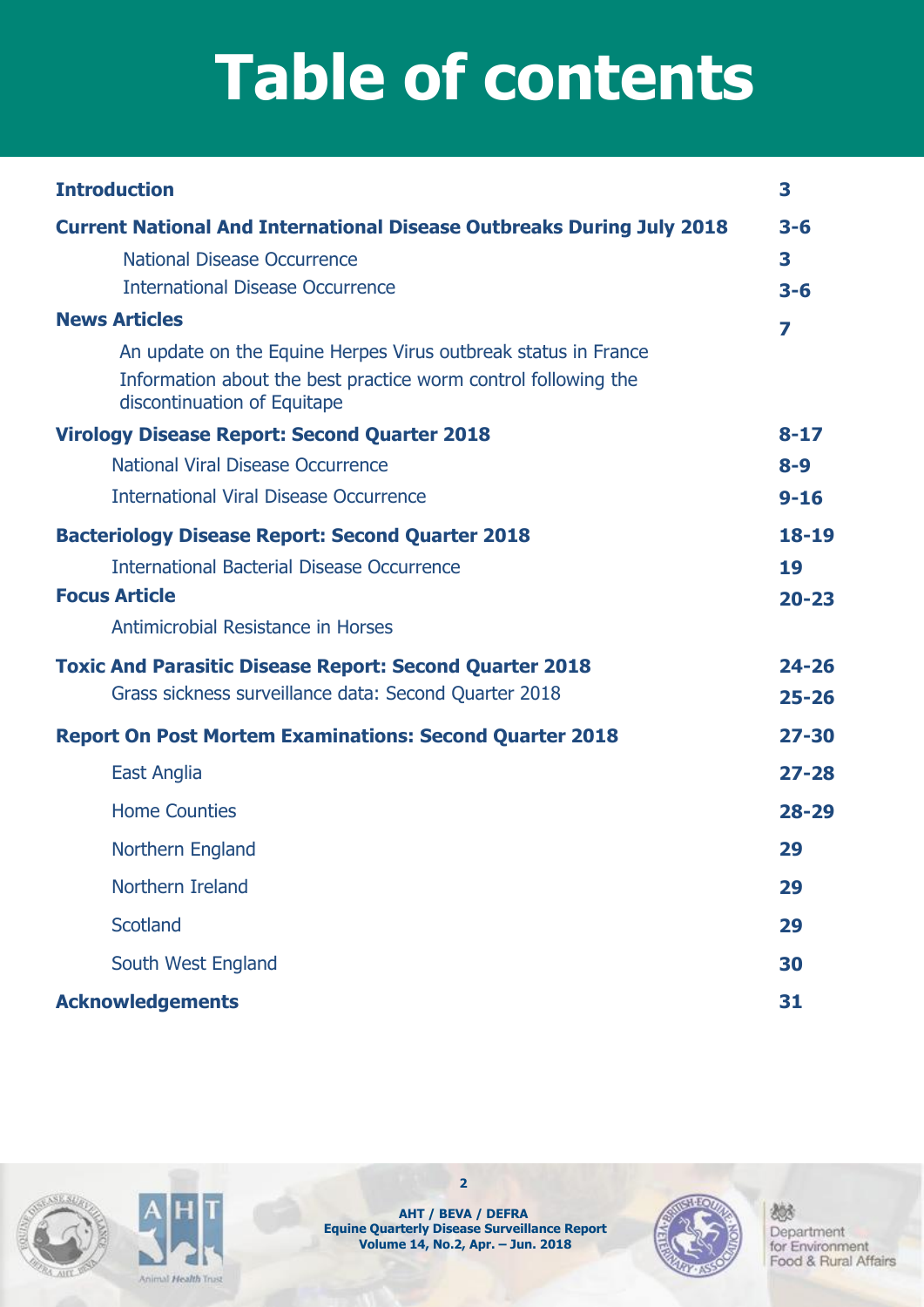Welcome to the second quarterly equine disease surveillance report for 2018 produced by the Department for Food, Environment and Rural Affairs (Defra), British Equine Veterinary Association (BEVA), Animal & Plant Health Agency (APHA) and the Animal Health Trust (AHT).

The national disease data is collated through multiple diagnostic laboratories and veterinary practices throughout the United Kingdom, providing a more focused insight into the occurrence of equine infectious disease. Due to the global mixing of the equine population through international trade and travel, collaboration on infectious disease surveillance between countries occurs on a frequent basis to inform and alert. Both national and international information will be summarised within this report.

To receive reports free of charge, via e-mail, on a quarterly basis, register your details at: [http://www.aht.org.uk/cms-display/DEFRA\\_AHT\\_BEVA\\_equine\\_reports.html](http://www.aht.org.uk/cms-display/DEFRA_AHT_BEVA_equine_reports.html)

In this issue, the focus article is by Cajsa Isgren and Dr Gina Pinchbeck from University of Liverpool on

#### **Antimicrobial Resistance in Horses**

If any hospital has a suspected outbreak of multi-drug resistant E. coli from surgical site infections, University of Liverpool will receive and process samples **free of charge** and feedback results. For more information please contact Cajsa Isgren [cisgren@liverpool.ac.uk](mailto:cisgren@liverpool.ac.uk)

## **Current national and international disease outbreaks since 1 st July 2018**

#### **National Disease Occurrence**

#### **EQUINE HERPES VIRUS-4 (EHV-4) RESPIRATORY INFECTION**

On 4 July 2018, Animal Health Trust (AHT) confirmed a case of EHV-4 respiratory disease on a premises in Devon, England. The affected animal was an unvaccinated six-year-old mare that presented with pyrexia, inappetance, lethargy, coughing, nasal discharge and mildly swollen lymph nodes on 27 June 2018. The other two horses on the premises are not affected. The positive diagnosis was confirmed by PCR on a nasopharyngeal swab.

On 13 July 2018, AHT confirmed a case of EHV-4 respiratory infection on a premises in Yorkshire. The affected animal was an unvaccinated 15-year-old that presented with chronic lower airway disease. The diagnosis of EHV-4 infection is considered of undetermined clinical significance in this chronic case. The positive diagnosis was confirmed by PCR on a nasopharyngeal swab.

#### **International Disease Occurrence**

#### **BOTULISM (Clostridium botulinum)**

#### Canada

On 2 July 2018, an outbreak of botulism was confirmed by the attending veterinarian on a premise in Chester Basin, Nova Scotia, Canada. A 12-year-old Arabian cross Quarter Horse gelding and a 26-year-old Arabian gelding were euthanased. Three additional horses, an eight-year-old Standardbred mare and seven and 10-year-old donkey jacks presented with difficulty in swallowing, muscle fasiculations and recumbency. Of these, one also exhibited a stiff gait and another also presented with colic. A total of eight to ten horses have been exposed.

#### **CONTAGIOUS EQUINE METRITIS (CEM) (Taylorella equigenitalis)**

#### **France**

On 3 July 2018, Réseau d'Epidémio-Surveillance en Pathologie Equine (RESPE) reported a confirmed case of CEM on a stud premises in Cotes-d'Armor, France. The clinical infection was detected based on bacteriology on a uterine swab taken from a 14-year-old Oldenburg mare that demonstrated signs of purulent metritis following artificial insemination with frozen semen. The positive result was confirmed by the Dozulé Laboratory for Equine Diseases on 28 June 2018.





**AHT / BEVA / DEFRA Equine Quarterly Disease Surveillance Report Volume 14, No.2, Apr. – Jun. 2018**

**3**

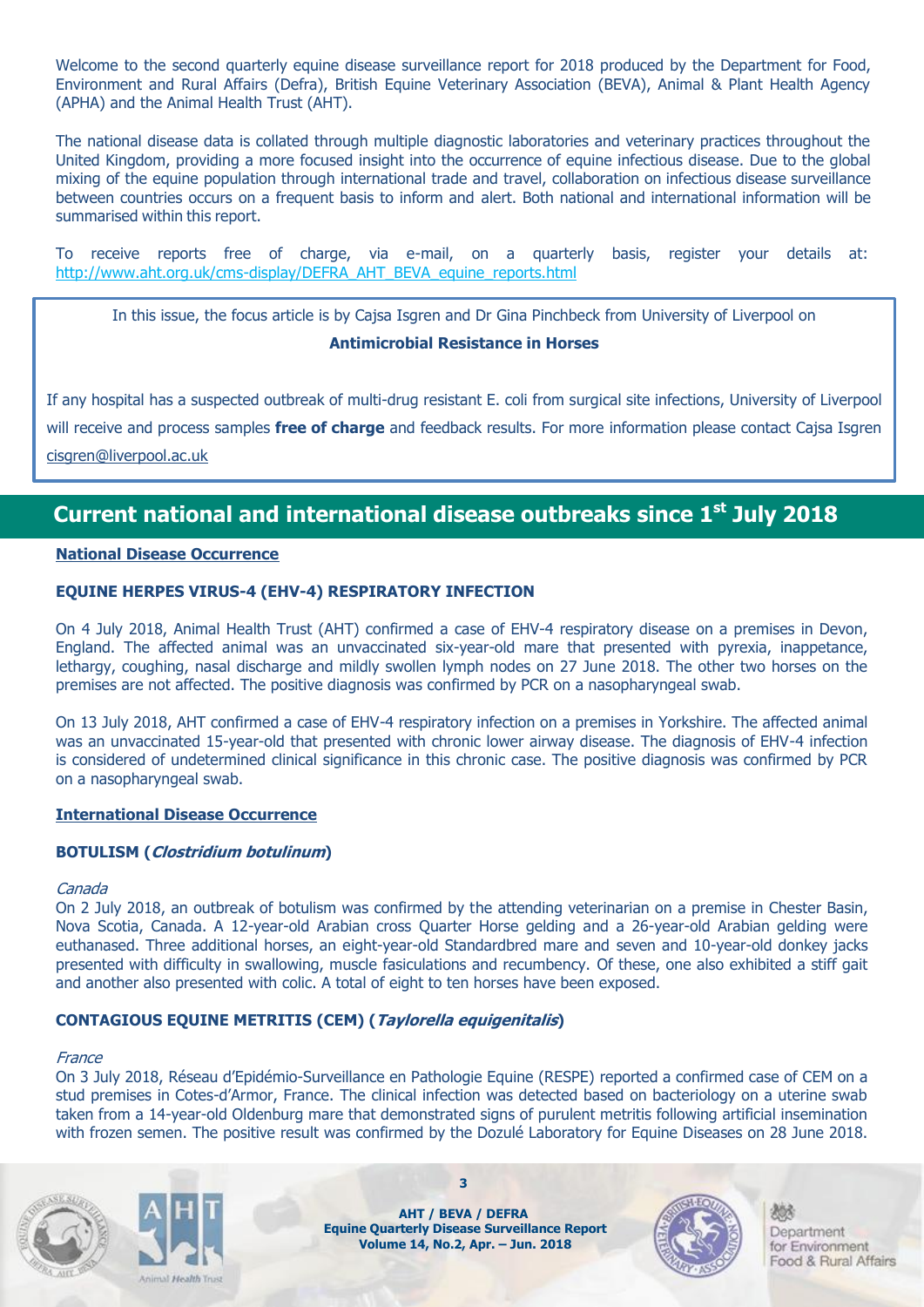There are two other geldings on the affected premises and the affected mare has been isolated and treatment started.

#### **EASTERN EQUINE ENCEPHALOMYELITIS (EEE)**

#### USA

There were a total of 16 confirmed cases in July 2018.

| Table 1: Eastern Equine Encephalitis outbreaks reported in USA for July 2018 |                    |                                       |                   |                                      |                                                                 |  |  |
|------------------------------------------------------------------------------|--------------------|---------------------------------------|-------------------|--------------------------------------|-----------------------------------------------------------------|--|--|
| <b>Location</b>                                                              | <b>Report Date</b> | <b>Signalment</b>                     | <b>Vaccinated</b> | <b>Further</b><br><i>information</i> | <b>Source</b>                                                   |  |  |
| <b>Okeechobee County, FL</b>                                                 | 2 July             | 6mo Tennessee<br><b>Walking Horse</b> | <b>No</b>         | Euthanased                           | FL Department of<br>Agriculture                                 |  |  |
| <b>Osceola County, FL</b>                                                    | 3 July             | 4yo Miniature<br>Horse                | <b>No</b>         | Euthanased                           | FL Department of<br>Agriculture                                 |  |  |
| <b>Richmond County, NC</b>                                                   | 9 July             | 4yo Quarter Horse                     | <b>Yes</b>        | <b>None</b>                          | NC Department of<br>Agriculture                                 |  |  |
| <b>Union County, FL</b>                                                      | 10 July            | 2yo Quarter Horse                     | <b>No</b>         | Euthanased                           | FL Department of<br>Agriculture                                 |  |  |
| <b>Jackson County, FL</b>                                                    | 10 July            | 1yo Paso Fino                         | <b>No</b>         | Euthanased                           | FL Department of<br>Agriculture                                 |  |  |
| <b>Onslow County, NC</b>                                                     | 11 July            | 13yo Draft cross                      | <b>NK</b>         | <b>None</b>                          | NC Department of<br>Agriculture and<br><b>Consumer Services</b> |  |  |
| <b>Union County, FL</b>                                                      | 17 July            | 2yo Quarter Horse                     | <b>No</b>         | Euthanased                           | FL Department of<br>Agriculture                                 |  |  |
| <b>Polk County, FL</b>                                                       | 17 July            | 1yo Paso Fino                         | <b>No</b>         | Euthanased                           | FL Department of<br>Agriculture                                 |  |  |
| <b>Suwanee County, FL</b>                                                    | 18 July            | <b>3yo Quarter Horse</b>              | <b>NK</b>         | Euthanased                           | FL Department of<br>Agriculture                                 |  |  |
| <b>Clay County, FL</b>                                                       | 20 July            | 1yo Warmblood                         | <b>NK</b>         | Euthanased                           | FL Department of<br>Agriculture                                 |  |  |
| <b>Houston County, AL</b>                                                    | 25 July            | <b>NK</b>                             | <b>NK</b>         | Euthanased                           | AL Department of<br>Agriculture                                 |  |  |
| <b>Mobile County, AL</b>                                                     | 25 July            | <b>NK</b>                             | <b>NK</b>         | Euthanased                           | AL Department of<br>Agriculture                                 |  |  |
| <b>Geneva County, AL</b>                                                     | 25 July            | <b>NK</b>                             | <b>NK</b>         | <b>None</b>                          | AL Department of<br>Agriculture                                 |  |  |
| <b>Onslow County, NC</b>                                                     | 26 July            | 5yo                                   | <b>Yes</b>        | Euthanased                           | NC Department of<br>Agriculture                                 |  |  |
| <b>Washburn County, WI</b>                                                   | 27 July            | 6yo Belgian                           | <b>No</b>         | Euthanased                           | WI Department of<br>Agriculture                                 |  |  |
| <b>Duplin County, NC</b>                                                     | 30 July            | 1yo Donkey                            | <b>No</b>         | <b>None</b>                          | NC Department of<br>Agriculture                                 |  |  |

 $yo = year old, NK = not known$ 

#### **EQUINE HERPES VIRUS–1 (EHV-1) RESPIRATORY INFECTION**

#### Belgium

On 21 July 2018, Equi Focus Point Belgium (EFPB) reported two cases of EHV-1 respiratory disease. The first was confirmed in Anvers, with no further details available. The second case was confirmed in Gand and the affected animal has also been diagnosed with strangles. For both cases, the positive diagnoses were confirmed by Zoolyx Laboratories.

#### **France**

On 19 July 2018, RESPE reported a single case of EHV-1 respiratory infection on a stud in Calvados, France. The positive diagnosis was confirmed by PCR on a nasopharyngeal swab by LABEO-Frank Duncombe on 18 July 2018. No further details are available for this case.





**AHT / BEVA / DEFRA Equine Quarterly Disease Surveillance Report Volume 14, No.2, Apr. – Jun. 2018**

**4**

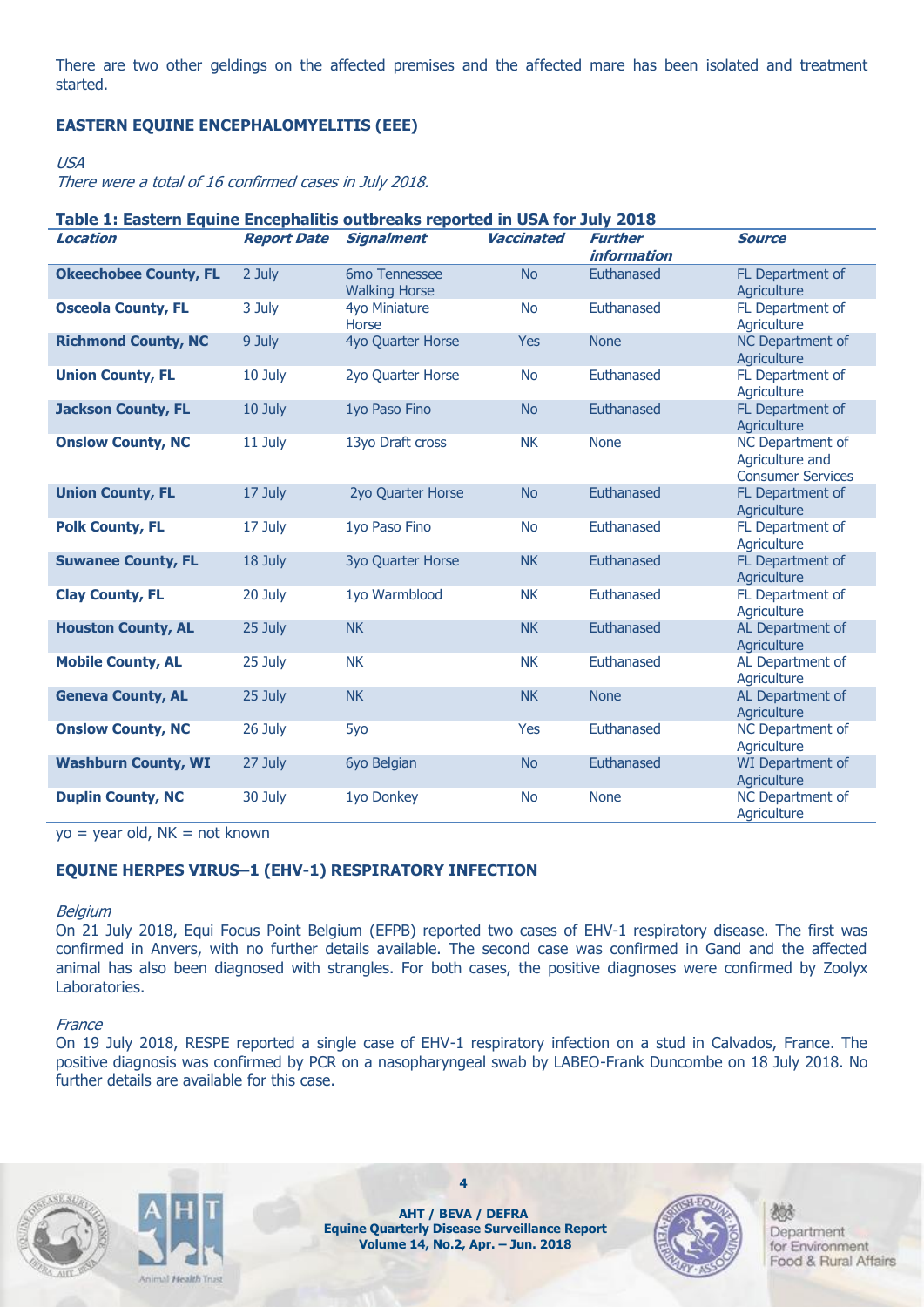#### **EQUINE HERPES VIRUS-1 (EHV-1) NEUROLOGICAL DISEASE**

#### Canada

On 13 July 2018, the Canadian Animal Health Surveillance System confirmed a case of EHV-1 neurological disease in Saskatchewan, Canada. The affected animal was an unvaccinated 19-year-old Quarter Horse gelding that presented with hindlimb ataxia. The index case tested negative on PCR but showed a high antibody titre for EHV-1/-4 on ELISA. The other six horses on the premises tested negative and none have been moved off the premises since the diagnosis was made, however, the positive horse was present at a roping/rodeo event in Alberta just prior to the diagnosis.

#### USA

On 2 July 2018, The California Department of Food and Agriculture reported a case of EHV-1 neurological disease in a 15-year-old pony mare in San Mateo County. Another horse at the premises was pyrexic and subsequently tested positive for EHV-1. Quarantine measures have been imposed on the affected premises and all exposed horses are being closely monitored.

On 9 July 2018, the Nebraska State Veterinarian's Office received a report of a neurological horse that tested positive for EHV-1 in Buffalo County, NE. The horse has been euthanased and the facility is currently under voluntary quarantine with appropriate biosecurity in place.

#### **EQUINE HERPES VIRUS–4 (EHV-4) RESPIRATORY INFECTION**

France

**Table 2: EHV-4 respiratory disease outbreaks reported in France for July 2018 (source – RESPE)**

| <b>French department</b> | <b>Report Date</b> | <b>Clinical signs</b>          | <b>Vaccinated</b> | <b>Total affected</b> | In-contacts |
|--------------------------|--------------------|--------------------------------|-------------------|-----------------------|-------------|
| <b>Calvados</b>          | 2 July             | <b>NK</b>                      | <b>NK</b>         | 4                     | <b>NK</b>   |
| <b>Eure</b>              | 2 July             | <b>NK</b>                      | <b>NK</b>         |                       | <b>NK</b>   |
| <b>Abas-Rhin</b>         | 6 July             | Coughing<br>ND.<br>Pyrexia     | <b>No</b>         |                       | ÷.          |
| <b>Vosges</b>            | 9 July             | <b>NK</b>                      | <b>NK</b>         |                       | <b>NK</b>   |
| <b>Morbihan</b>          | 11 July            | <b>NK</b>                      | <b>NK</b>         |                       | <b>NK</b>   |
| <b>Calvados</b>          | 11 July            | <b>NK</b>                      | <b>NK</b>         | 8                     | <b>NK</b>   |
| <b>Ill-et-Vilaine</b>    | 16 July            | <b>ND</b><br>Oedema<br>Pyrexia | <b>No</b>         |                       | 29          |
| <b>Manche</b>            | 23 July            | <b>ND</b><br>Pyrexia           | <b>NK</b>         |                       | <b>NK</b>   |

#### NK= not known

For all cases, positive diagnosis was confirmed by PCR on a nasopharyngeal swab

#### **EQUINE INFLUENZA (EI)**

#### Germany

On 3 July 2018, Laboratory Dr. Böse GmbH reported an outbreak of equine influenza in the German state of Bavaria. Five non-vaccinated non-Thoroughbred stallions on one premises showed clinical signs of pyrexia and nasal discharge. Positive diagnoses were made by PCR on nasal swabs.

#### **EQUINE INFECTIOUS ANAEMIA (EIA)**

#### Canada

On 28 June 2018, the Canadian Food Inspection Agency's (CFIA) national reference laboratory confirmed a case of EIA on a premises in Ponoka County, Alberta. The horse had been sampled by an accredited veterinary surgeon to comply with United States' import requirements. No clinical signs of disease were noted at the time of sampling. A CFIA investigation is underway and as per program policy, a quarantine has been placed on the infected animal and the contact animals on the premises. The quarantine will remain until all disease response activities have been completed, including follow-up testing and ordering the destruction of positive cases.

On 20 July 2018, CFIA's national reference laboratory confirmed a case of EIA in the rural municipality of Great Bend, Saskatchewan. The horse had been sampled by an accredited veterinarian to satisfy a pre-entry requirements. Initial





**AHT / BEVA / DEFRA Equine Quarterly Disease Surveillance Report Volume 14, No.2, Apr. – Jun. 2018**

**5**

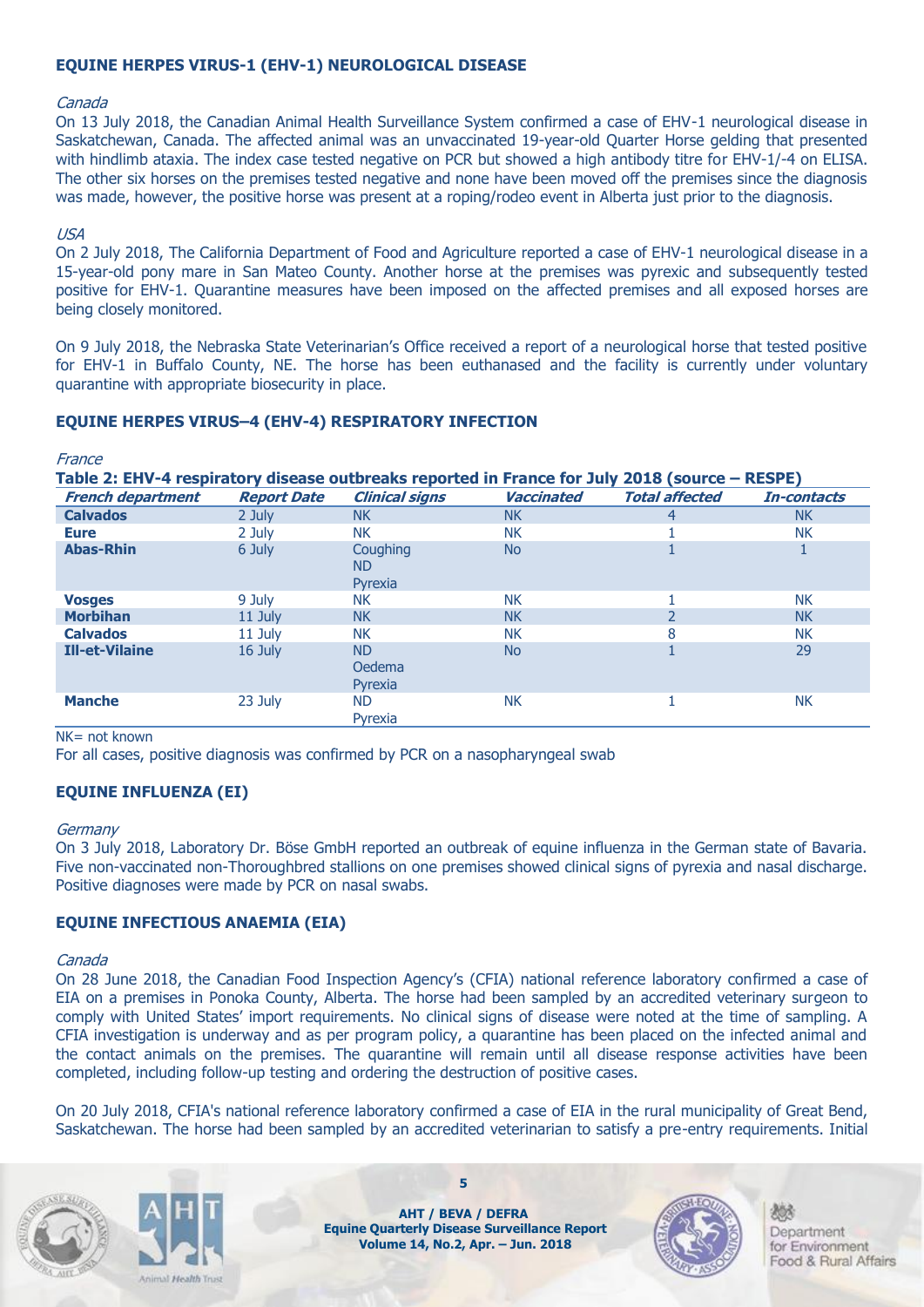reports indicate that this horse has travelled extensively within the province. No clinical signs of disease were noted at the time of sampling. A CFIA investigation is underway.

#### **France**

On 18 July 2018, RESPE reported a single clinical case of EIA in Vaucluse, France. The affected animal, one of five on the affected premises, was a 21-year-old Saddlebred gelding used for leisure activity that presented with rapid weight loss, anaemia, fever and oedema on 5 June 2018. The diagnosis was confirmed on 12 July 2018 on the basis of antibody detection in blood (test type not specified). The affected horse has been euthanased and an epidemiological investigation implemented, with restrictions placed on the affected premises and screening testing being conducted.

On 26 July 2018, RESPE reported another case of EIA in Vaucluse, France, at a separate premises that is epidemiologically linked to the first case reported on 18 July 2018. The case was confirmed positive during serological screening tests and is an 11-year-old Saddlebred gelding. Both premises are under surveillance (one in Gard and one in Drôme department).

#### USA

The Oklahoma Department of Agriculture (ODAFF) has confirmed the first EIA positive horse for 2018 in Oklahoma. The 16-year-old Quarter Horse mare was euthanased and the premises in Kay County has been placed under quarantine. The mare had been recently purchased from an Alabama sale barn without a current Coggins (agar gel immunodiffusion; AGID) test and then sold to a rescue facility in Oklahoma.

On 10 July 2018, the Maryland Department of Agriculture confirmed one case of EIA in Montgomery County. The positive horse was discovered during a routine examination by a private veterinarian. The affected animal was not displaying any clinical signs and will be euthanased. The positive diagnosis was confirmed by the National Veterinary Services Laboratory. The State Veterinarian's Office has placed the facility under quarantine and will retest all incontacts after 60 days.

On 13 July 2018, Texas Animal Health Commission (TAHC) officials confirmed EIA in one Standardbred horse in Dallas County and in one Quarter Horse in McLennan County, Texas. Both horses were euthanased and the premises will remain under quarantine until requirements for release have been met.

#### **Potomac Horse Fever (***Neorickettsia risticii)* **(PHF)**

#### USA

On 29 July 2018, an attending veterinarian confirmed four cases of Potomac Horse Fever at an equine clinic in Albemarle, VA. The cases included Quarter Horses and Miniature Horses ranging in ages from 10 to 14 years old and were confirmed on fecal and blood PCR. Onset of clinical signs was reported on 23 July 2018 and include pyrexia, lethargy, diarrheoa, and inappetance. One horse was euthanased, the remaining three cases are receiving treatment. The horses are reported as having been vaccinated.

#### **WEST NILE VIRUS (WNV)**

#### **Greece**

On 18 July 2018, the World Organisation for Animal Health (OIE) reported a single subclinical case of WNV among four horses on a premises in Thessaloniki, Central Macedonia, Greece as part of active surveillance. The positive diagnosis was confirmed by IgM capture ELISA on 11 July 2018 by the Department of Molecular Diagnostics at the Directorate of Athens Veterinary Centre. The source of the outbreak is unknown. Control measures implemented include movement restrictions within the country, contact tracing, control of vectors and vaccination.

#### USA

On 27 July 2018, The Idaho Department of Agriculture confirmed a case of West Nile Virus in a two-year-old Quarter Horse mare located at a private facility in Owyhee County. The horse showed an onset of clinical signs on 19 July 2018 including ataxia and incoordination. Testing was confirmed positive for WNV at the ISDA Animal Health Laboratory. The horse had been vaccinated as a filly but had not received a booster vaccination. The horse was improving with supportive care.





**AHT / BEVA / DEFRA Equine Quarterly Disease Surveillance Report Volume 14, No.2, Apr. – Jun. 2018**

**6**

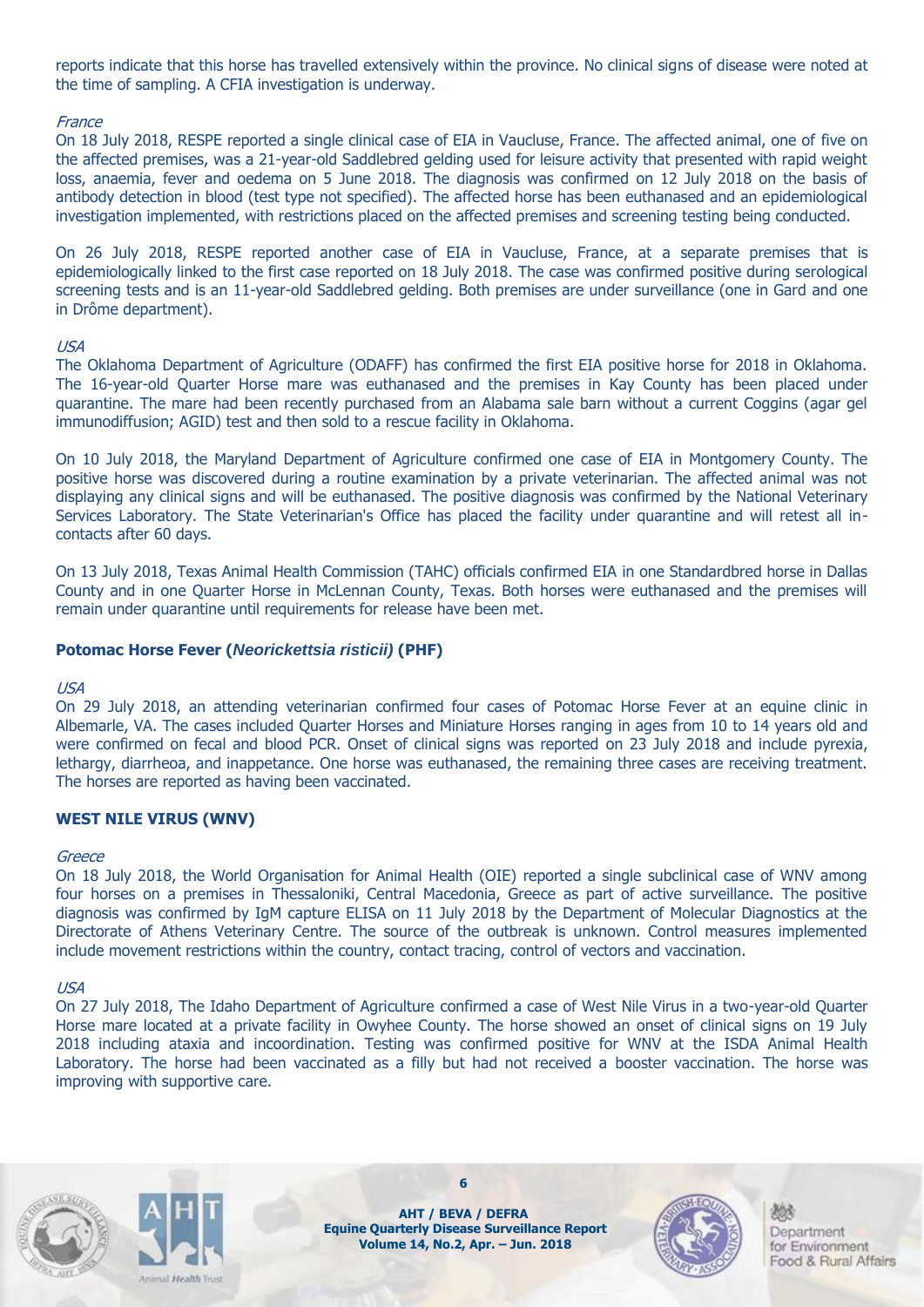## **News Articles**

## **An update on the Equine Herpes Virus outbreak status in France**

Increased vigilance by the RESPE crisis team has been ongoing since the increased number of EHV cases diagnosed in France over the last four months. The majority of these cases have been in north eastern France, with most positive cases having been individual animals affected by the respiratory form of the disease.

The RESPE team feels that increased surveillance on a whole is partly responsible for the increase in numbers of positive cases being diagnosed, with 37 outbreaks of EHV-1 infection and 50 outbreaks of EHV-4 having been diagnosed between 15 March 2018 and 14 June 2018.

As of 14 June 2018, increased awareness and uptake of sampling of suspect cases and implementation of prevention measures have apparently been effective in limiting the spread of the disease.

RESPE cautions, however, that even if the situation seems stable and under control, the risk cannot be considered completely eliminated.

Recommendations, including good hygiene practices at equine gatherings remain relevant with the crisis unit strongly encouraging the maintenance of precautionary measures. Weather conditions currently are considered favourable for continued circulation of EHV and so it seems premature to reduce these measures, with certification of good health still being a minimum requirement for attendance at events and competitions.

Detailed recommendations are available at http://respe.net/system/files/20180525 mesures prévention.pdf (French language document)

## **Information about the best practice worm control following discontinuation of Equitape**

BEVA have released a statement regarding the discontinuation of Equitape® (commonly used to treat tapeworm infection) from sale in the UK from **October 2018**.

This wormer is the only licenced product for horses containing praziquantel as a single active ingredient. Going forward it will only be available in 'combination wormers' also containing either ivermectin or moxidectin, the drugs most commonly used to treat small and large redworms (strongyles). Equitape's removal from the portfolio of veterinary medicines available to target specific worm infection presents a challenge to prescribers and horse owners alike.

Two leading laboratories; Westgate Labs, postal worm count specialists, and Austin Davis Biologics, manufacturers of the innovative EquiSal tapeworm test, are therefore responding to this news to stress the increasing importance of evidence-based control in managing worm burdens in horses. In partnership with Professor Jacqui Matthews, Royal College of Veterinary Surgeons Specialist in Veterinary Parasitology and Parasitology Expert on the UK Veterinary Products Committee, they have set out to develop "best practice" recommendations to minimise the impact of the impending change in wormer products available for tapeworm treatment and control.

The full BEVA news article, including the best practice recommendations is available at: https://www.beva.org.uk/Home/News-Archive/entryid/1000/best-practice-worm-control-advice-followingdiscontinuation-of-equitape-horse-wormer-in-october-2018





**AHT / BEVA / DEFRA Equine Quarterly Disease Surveillance Report Volume 14, No.2, Apr. – Jun. 2018**

**7**

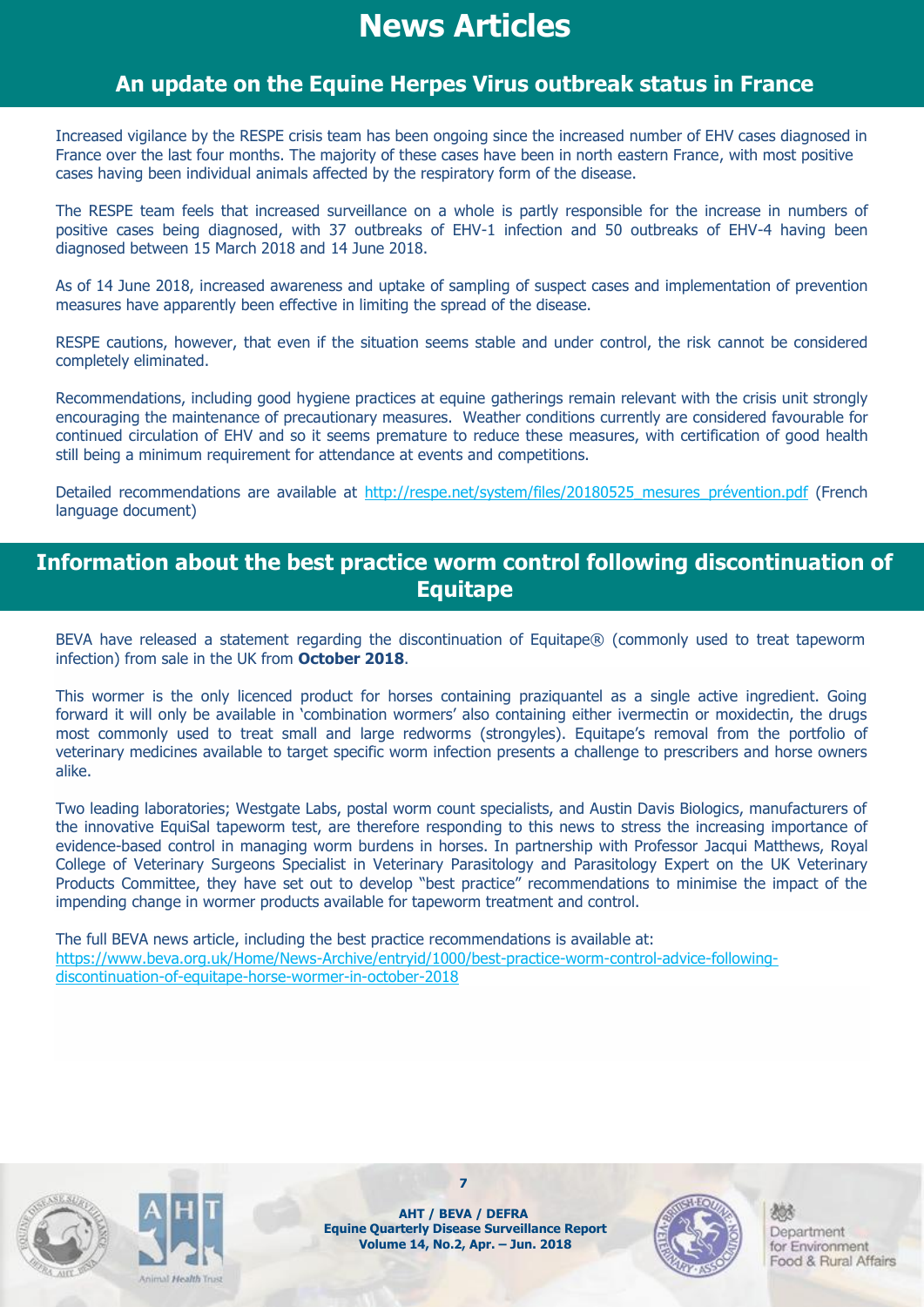## **VIROLOGY disease report for the second quarter 2018**

The results of virological testing for April to June 2018 are summarised in Table 3 and include data relating to Equine Viral Arteritis (EVA), Equine Infectious Anaemia (EIA) and West Nile Virus (WNV) from the Animal & Plant Health Agency (APHA), Weybridge. The sample population for the APHA is different from that for the other contributing laboratories, as the APHA's tests are principally in relation to international trade (EVA, EIA and WNV). APHA now also provides testing for WNV as part of clinical work up of neurological cases, to exclude infection on specific request and provided the local regional APHA office has been informed. No equine viral notifiable diseases have been confirmed in the UK during this second quarter of 2018.

|  | Table 3: Diagnostic virology sample throughput and positive results for the second quarter of 2018 |
|--|----------------------------------------------------------------------------------------------------|
|  |                                                                                                    |

|                          | <b>Number of Samples</b><br><b>Tested</b> | <b>Number Positive</b> | <b>Number of Contributing</b><br><b>Laboratories</b> |
|--------------------------|-------------------------------------------|------------------------|------------------------------------------------------|
| <b>Serological Tests</b> |                                           |                        |                                                      |
| <b>EVA ELISA</b>         | 2744                                      | 56#                    | 9                                                    |
| <b>EVA VN</b>            | 403                                       | 174#                   | $\overline{2}$                                       |
| EVA (APHA) VN            | 378                                       | 23#                    | $\mathbf{1}$                                         |
| EHV-1/-4 CF test         | 451                                       | $14*$                  | 1                                                    |
| EHV-3 VN test            | 3                                         | $\mathbf{1}$           | 1                                                    |
| ERV-A/-B CF test         | 211                                       | $1*$                   | $\mathbf{1}$                                         |
| Influenza HI test        | 111                                       | $0*$                   | 1                                                    |
| EIA (Coggins)            | 150                                       | $\pmb{0}$              | $\overline{2}$                                       |
| <b>EIA ELISA</b>         | 1825                                      | $\pmb{0}$              | 8                                                    |
| EIA (APHA) (Coggins)     | 634                                       | $\pmb{0}$              | $\mathbf{1}$                                         |
| WNV (APHA) (cELISA)      | $\mathbf{1}$                              | $\pmb{0}$              | 1                                                    |
| <b>Rotavirus ELISA</b>   | 126                                       | 24                     | 3                                                    |
| <b>Virus Detection</b>   |                                           |                        |                                                      |
| <b>Coronavirus PCR</b>   | 33                                        | $\overline{4}$         | 1                                                    |
| Rotavirus strip test     | 30                                        | $\mathbf{1}$           | 2                                                    |
| EHV-1 PCR                | 535                                       | 18                     | 5                                                    |
| EHV-4 PCR                | 534                                       | 16                     | 4                                                    |
| EHV-1 VI                 | 56                                        | 15                     | 1                                                    |
| EHV-4 VI                 | 56                                        | 6                      | 1                                                    |
| EHV-2 PCR                | 24                                        | $\overline{4}$         | 1                                                    |
| EHV-5 PCR                | 24                                        | 5                      | 1                                                    |
| <b>Influenza PCR</b>     | 269                                       | 1                      | 3                                                    |
| Influenza (APHA) PCR     | 105                                       | $\pmb{0}$              | $\mathbf{1}$                                         |
| Influenza VI in eggs     | $\mathbf{1}$                              | $\pmb{0}$              | $\mathbf{1}$                                         |
| EVA VI/PCR               | 14                                        | $\pmb{0}$              | $\mathbf{1}$                                         |
| EVA (APHA) VI/PCR        | $\overline{2}$                            | $\pmb{0}$              | $1\,$                                                |
| WNV (APHA) PCR           | $\mathbf{1}$                              | $\pmb{0}$              | $\mathbf 1$                                          |

ELISA = enzyme-linked immunosorbent assay, VN = virus neutralisation, CF = complement fixation, HI = haemagglutination inhibition, Coggins = agar gel immune diffusion test, PCR = polymerase chain reaction, VI = virus isolation, EVA = equine viral arteritis, EHV = equine herpes virus, ERV = equine rhinitis virus, EIA = equine infectious anaemia, WNV = West Nile Virus,  $#$  = Seropositives include vaccinated stallions,  $*$  = Diagnosed positive on basis of seroconversion between paired sera





**AHT / BEVA / DEFRA Equine Quarterly Disease Surveillance Report Volume 14, No.2, Apr. – Jun. 2018**

**8**

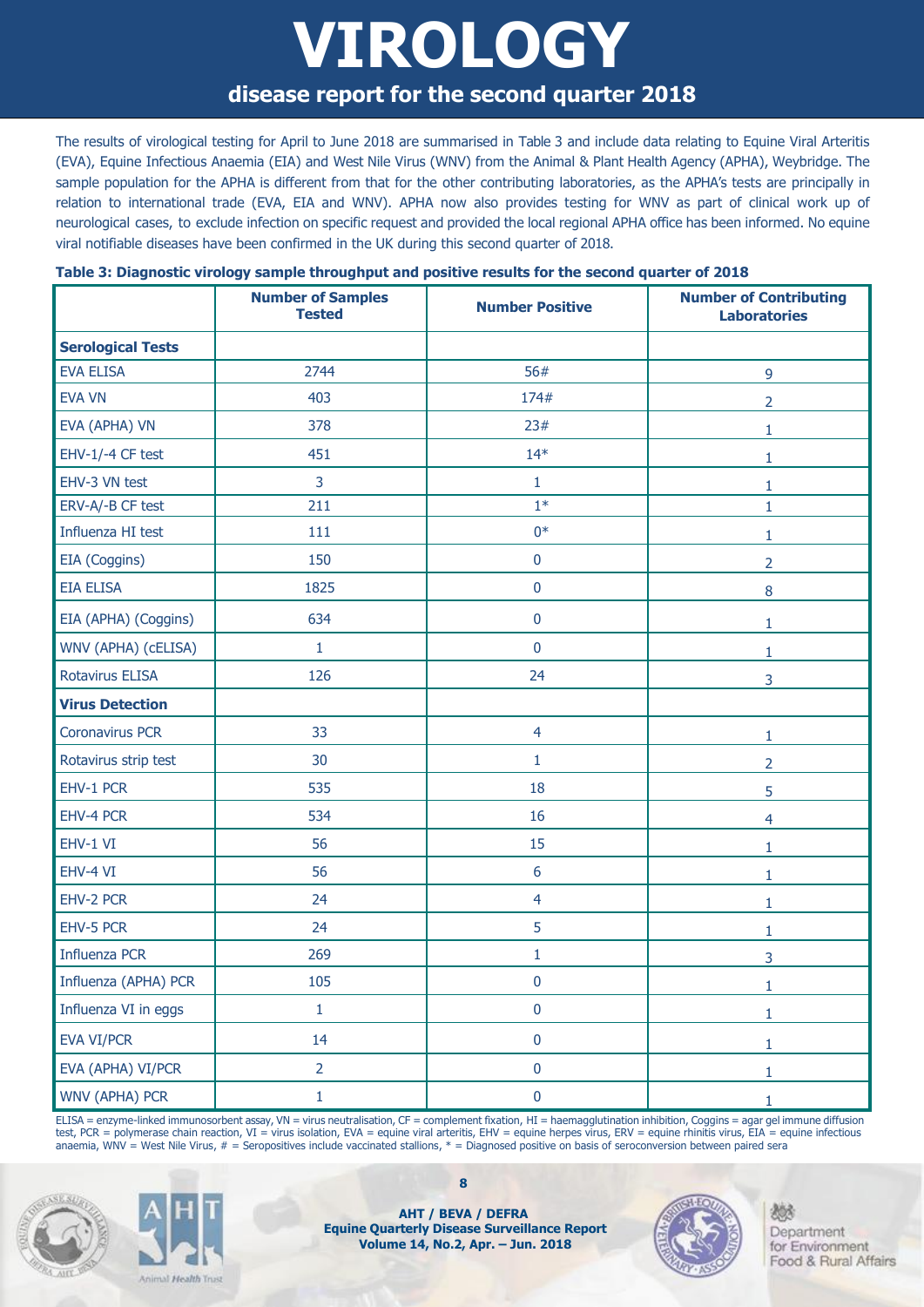#### Time period: 1 April to 30 June 2018

#### **EQUINE HERPES VIRUS-1 (EHV-1) ABORTION**

There were a total of five confirmed cases from four outbreaks

On 1 April 2018, Rossdales Laboratories, Newmarket confirmed a third case of EHV-1 abortion on a premises in Suffolk, on which previous cases had been confirmed on 7 and 26 March 2018 (see page 11 of Q1 DEFRA report). The affected animal was a vaccinated Thoroughbred mare. The positive diagnosis was confirmed by post mortem examination and PCR on fetal and placental tissues.

On 1 April 2018, AHT confirmed a case of EHV-1 abortion on a premises in Sussex. The affected animal was a vaccinated non-Thoroughbred mare. On 7 April, AHT confirmed a second case of EHV-1 abortion on this premises. The affected animal was a vaccinated non-Thoroughbred mare. Another abortion was reported on 11 April at the premises but no confirmatory testing has been performed. On 13 April, AHT confirmed another case involving a congenitally infected foal that died at 36 hours old. The dam was a vaccinated non-Thoroughbred mare. On 26 April, a congenitally infected foal died at one-hour-old. For all four confirmed cases, the positive diagnoses were made by post mortem examination and PCR on fetal and placental tissues. In summary, the premises has had three abortions and two neonatal foal deaths.

On 17 April 2018, AHT confirmed a case of EHV-1 neonatal infection on a premises in Staffordshire. This case is linked to an EHV-1 neurological case reported on 27 March 2018 (see page 11 of Q1 DEFRA report). The affected animal was a 48-hour-old foal born to an unvaccinated dam. Two other mares on the premises have foaled healthy foals since the index neurological case and one mare was still to foal. The positive diagnosis was confirmed by post mortem examination and PCR on tissues.

On 24 April 2018, AHT confirmed a case of EHV-1 abortion on a premises in Berkshire. The affected animal was an unvaccinated non-Thoroughbred. The positive diagnosis was confirmed by PCR on fetal and placental tissues. No further details are available at this time.

#### **EQUINE HERPES VIRUS-1 (EHV-1) RESPIRATORY INFECTION**

On 11 May 2018, AHT confirmed an outbreak of EHV-1 respiratory infection on a premises in Essex, United Kingdom. There were a total of three confirmed cases with a further three in contacts. The affected animals were unvaccinated and they presented with serous nasal discharge, lymphadenopathy and lethargy a few days after attending a show. The positive diagnoses were confirmed by PCR on nasopharyngeal swabs.

#### **EQUINE HERPES VIRUS-4 (EHV-4) RESPIRATORY INFECTION**

| <b>Location</b>        | <b>Report</b><br><b>Date</b> | <b>Clinical signs</b>      | <b>Vaccinated</b> | Total<br>affected | In-<br>contacts | <b>Sample</b> | <b>Diagnostics</b> |
|------------------------|------------------------------|----------------------------|-------------------|-------------------|-----------------|---------------|--------------------|
| <b>Sussex</b>          | 6 April                      | <b>ND</b><br>Pyrexia       | <b>NK</b>         |                   | <b>NK</b>       | NP swab       | <b>PCR</b>         |
| <b>Yorkshire</b>       | 6 April                      | <b>ND</b><br>Pyrexia       | <b>No</b>         |                   | <b>NK</b>       | NP swab       | <b>PCR</b>         |
| <b>Buckinghamshire</b> | 17 May                       | ND.                        | <b>No</b>         | 4                 | <b>NK</b>       | NP swab       | <b>PCR</b>         |
| <b>Norfolk</b>         | 25 May                       | Coughing<br>ND.<br>Pyrexia | No.               |                   | <b>NK</b>       | NP swab       | <b>PCR</b>         |

 $NK = not known$ ,  $NP = nasopharvnaeal$ ,  $PCR = polymerase chain reaction$ ,  $ND = nasal$  discharge





**9**

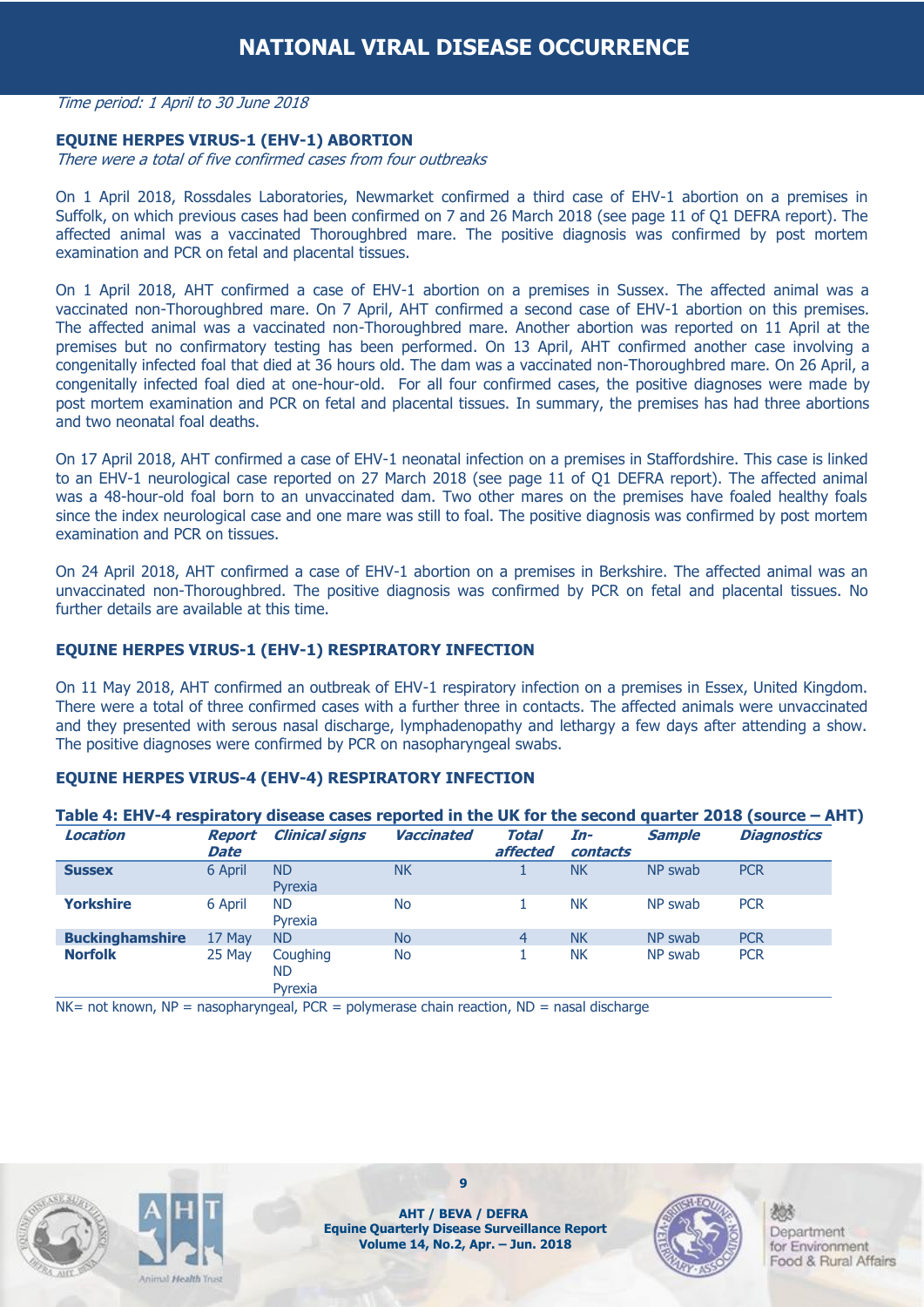#### **EQUINE INFLUENZA (EI)**

On 17 April 2018, AHT confirmed a case of EI on a single premises in Oxfordshire. The affected animal was a vaccinated 13-year-old Warmblood gelding that presented with a cough and mild serous nasal discharge but was nonpyrexic. There were a total of 50, asymptomatic in-contacts at the premises, with six direct in-contacts testing negative by qPCR on nasopharyngeal swabs. Biosecurity measures were implemented, including isolation of the affected animal and voluntary movement restrictions. The positive diagnosis was confirmed by qPCR on a nasopharyngeal swab which demonstrated a low positive result.



#### **HBLB Surveillance Scheme**

Animal Health Trust can test a nasopharyngeal swab and paired blood samples from suspected cases of equine influenza **FREE OF CHARGE** in our diagnostic laboratories, funded by the HBLB. Enter your details at [http://www.aht.org.uk/cms](http://www.aht.org.uk/cms-display/equiflunet_register.html)display/equiflunet register.html to sign up and AHT will send you sampling kits, including swabs and submission forms.



#### **Tell-Tail Text Message Alert Scheme**

In the case of an outbreak, notification will be reported by the text alert service (Tell-Tail) for UK equine practitioners sponsored by Boehringer Ingelheim. This free of charge service alerts practitioners to outbreaks of equine influenza, equine herpes abortion and equine herpes neurological disease in the UK via text message. Sign up to receive alerts at https://telltail.co.uk/

### **INTERNATIONAL VIRAL DISEASE OCCURRENCE**

Time period: 1 April to 30 June 2018

#### **AFRICAN HORSE SICKNESS (AHS)**

#### Swaziland

On 12 April 2018, the OIE reported a case of AHS on a premises in Hhohho region, Swaziland. This index case presented with clinical signs on 15 March 2018 and was amongst a group of 46 susceptible animals. The premises is located in a game reserve where the horses are in close proximity to wild equids. The last reported occurrence of AHS in this region was 31 August 2017. Control measures implemented include; movement restrictions within the country, quarantine and vector control. The positive diagnosis was confirmed by ELISA on 4 April 2018 by Onderstepoort Veterinary Institute (OVI), South Africa (OIE Reference Laboratory).





**AHT / BEVA / DEFRA Equine Quarterly Disease Surveillance Report Volume 14, No.2, Apr. – Jun. 2018**

**10**

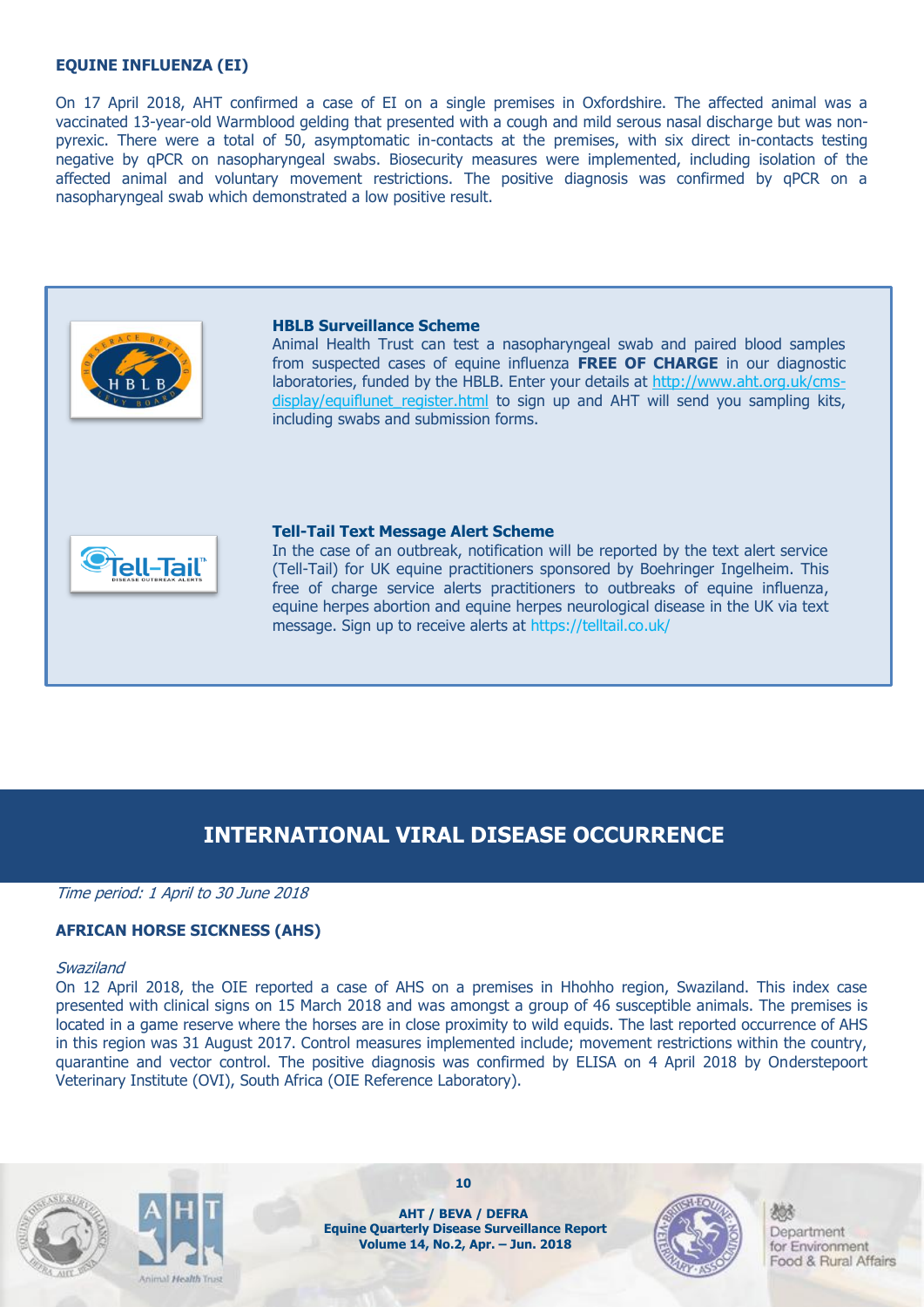#### **EASTERN EQUINE ENCEPHALITIS (EEE)**

USA

There were a total of 21 confirmed cases by Florida Department of Agriculture

#### **Table 5: Eastern Equine Encephalitis outbreaks reported in USA for the second quarter 2018**

| inia di Englandi Engenia Englandiana della cendi apprese in geritor lin codonie genitari Eded<br>Location | <b>Report Date</b> | <b>Signalment</b>      | Vaccinated     | <b>Further information</b> |
|-----------------------------------------------------------------------------------------------------------|--------------------|------------------------|----------------|----------------------------|
| <b>Hamilton County, FL</b>                                                                                | 18 April           | 17yo Welsh Pony        | N <sub>o</sub> | Euthanased                 |
| <b>Marion County, FL</b>                                                                                  | 1 May              | 8yo Paso Fino          | No             | <b>None</b>                |
| <b>Putnam County, FL</b>                                                                                  | 1 May              | 3yo Quarter Horse      | Yes            | Euthanased                 |
| <b>Nassau County, FL</b>                                                                                  | 3 May              | 4vo TB                 | No             | Euthanased                 |
| <b>Alachua County, FL</b>                                                                                 | 8 May              | 4yo Miniature Horse    | No             | Euthanased                 |
| <b>Marion County, FL</b>                                                                                  | 16 May             | 1yo Miniature Horse    | No             | Euthanased                 |
| <b>Marion County, FL</b>                                                                                  | 21 May             | 10yo TB                | N <sub>o</sub> | Euthanased                 |
| <b>Marion County, FL</b>                                                                                  | 1 June             | 10yo Arabian           | Yes            | Euthanased                 |
| <b>Nassau County, FL</b>                                                                                  | 2 June             | 3yo TB                 | Yes            | Euthanased                 |
| <b>Suwanee County, FL</b>                                                                                 | 4 June             | 2yo Trakehner          | Yes            | Euthanased                 |
| <b>Putnam County, FL</b>                                                                                  | 8 June             | <b>7yo Paint Horse</b> | No             | Euthanased                 |
| <b>Pasco County, FL</b>                                                                                   | 10 June            | 5yo Saddle Horse       | No             | Euthanased                 |
| <b>Gilchrist County, FL</b>                                                                               | 11 June            | 6yo Miniature Horse    | No             | Euthanased                 |
| <b>Marion County, FL</b>                                                                                  | 12 June            | 5yo Pony               | No             | Euthanased                 |
| <b>Suwanee County, FL</b>                                                                                 | 15 June            | 1yo TB                 | No             | Euthanased                 |
| <b>Volusia County, FL</b>                                                                                 | 16 June            | 2yo QH                 | No             | Euthanased                 |
| <b>Okeechobee County, FL</b>                                                                              | 17 June            | 1yo Standardbred       | Yes            | Euthanased                 |
| <b>Marion County, FL</b>                                                                                  | 19 June            | 2yo QH                 | NK.            | Euthanased                 |
| <b>Volusia County, FL</b>                                                                                 | 21 June            | 4yo Donkey             | Yes            | Euthanased                 |
| <b>Marion County, FL</b>                                                                                  | 21 June            | 1yo TB                 | Yes            | Euthanased                 |
| <b>Sumter County, FL</b>                                                                                  | 22 June            | 9yo QH                 | No             | Euthanased                 |

 $y_0$  = year old, QH = Quarter Horse, TB = Thoroughbred NK = not known

#### **EQUINE HERPES VIRUS-1 (EHV-1) ABORTION**

#### **Table 6: International EHV-1 abortion/neonatal infection cases reported for the second quarter 2018**

| <b>Location</b>                            | <b>Report</b><br><b>Date</b> | <b>Breed</b>          | Vaccinated | <b>Total</b><br>affected                                       | In-contact     | <b>Sample and</b><br>diagnostics   | <b>Source</b>                      |
|--------------------------------------------|------------------------------|-----------------------|------------|----------------------------------------------------------------|----------------|------------------------------------|------------------------------------|
| Aisne,<br><b>France</b>                    | 9 April                      | <b>NK</b>             | <b>NK</b>  | $\mathbf{1}$                                                   | <b>NK</b>      | Fetal Tissue, PCR                  | <b>RESPE</b>                       |
| Calvados,<br><b>France</b>                 | 12 April                     | <b>French Trotter</b> | Yes        | 3                                                              | 6              | Fetal Tissue, PCR                  | <b>RESPE</b>                       |
| Calvados,<br><b>France</b>                 | 24 April                     | French<br>Saddlebred  | <b>NK</b>  | $\mathbf{1}$                                                   | <b>NK</b>      | Fetal Tissue, PCR                  | <b>RESPE</b>                       |
| Calvados,<br><b>France</b>                 | 25 April                     | French<br>Saddlebred  | <b>NK</b>  | 1                                                              | <b>NK</b>      | Fetal Tissue, PCR                  | <b>RESPE</b>                       |
| Zealand,<br><b>Denmark</b>                 | 27 April                     | <b>NK</b>             | <b>NK</b>  | $\overline{2}$                                                 | <b>NK</b>      | Fetal Tissue, PCR                  | <b>Chief Veterinary</b><br>Surgeon |
| Calvados,<br><b>France</b>                 | 4 May                        | <b>NK</b>             | <b>NK</b>  | 1                                                              | <b>NK</b>      | Congenitally<br>infected foal, PCR | <b>RESPE</b>                       |
| Nordrhein-<br>Westfalen,<br><b>Germany</b> | 4 May                        | <b>TB</b>             | <b>Yes</b> | $\mathbf{1}$<br>linked to<br>outbreak<br>report on<br>12.01.18 | 100            | <b>Fetal Tissue, PCR</b>           | University of<br><b>Hannover</b>   |
| Haute-<br>Saône,<br><b>France</b>          | 14 May                       | <b>NK</b>             | <b>NK</b>  |                                                                | <b>NK</b>      | Fetal tissue, PCR                  | <b>RESPE</b>                       |
| Somme,<br><b>France</b>                    | 16 May                       | French<br>Saddlebred  | <b>No</b>  | $\mathbf{1}$                                                   | <b>NK</b>      | Fetal tissue, PCR                  | <b>RESPE</b>                       |
| Manche,<br><b>France</b>                   | 1 June                       | <b>NK</b>             | <b>NK</b>  | 2                                                              | <b>NK</b>      | Fetal tissue, PCR                  | <b>RESPE</b>                       |
| Gard,<br><b>France</b>                     | 1 June                       | Camarque              | <b>NK</b>  | $\mathbf{1}$                                                   | $\overline{2}$ | Fetal tissue, PCR                  | <b>RESPE</b>                       |

 $NK = not known$ ,  $PCR = polymerase chain reaction$ 





**AHT / BEVA / DEFRA Equine Quarterly Disease Surveillance Report Volume 14, No.2, Apr. – Jun. 2018**

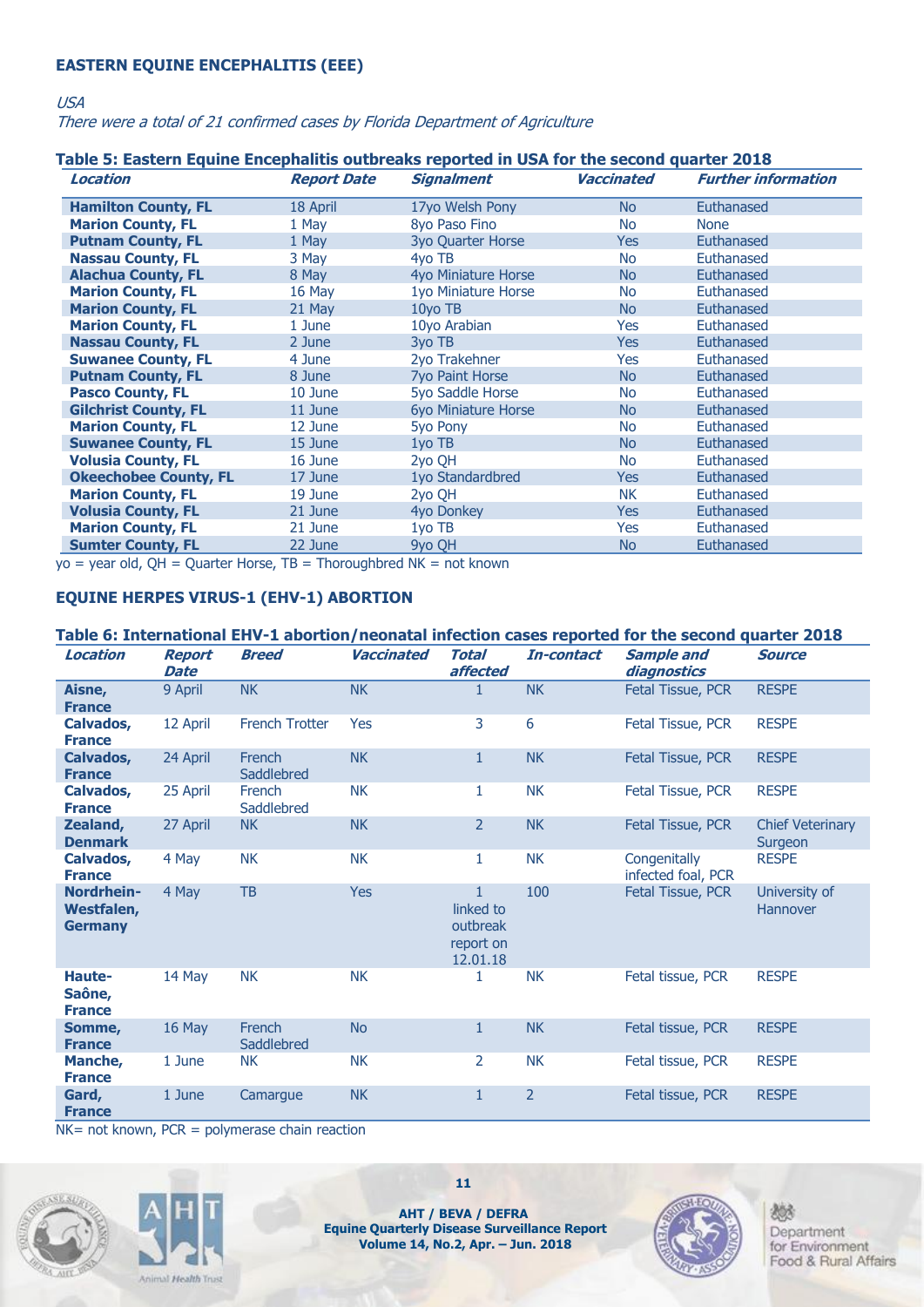#### **EQUINE HERPES VIRUS-1 (EHV-1) NEUROLOGICAL DISEASE**

#### **Denmark**

On 27 April 2018, the Chief Veterinary Surgeon for Charlottenlund Trotting Track & Klampenborg Racing Track, Denmark, reported an outbreak of EHV-1 neurological disease affecting four separate premises. One outbreak was confirmed on a riding school in Funen with around 30% of the horses on the premises presenting with transient pyrexia and of these, two developed neurological signs. Two outbreaks were confirmed at separate private stables after some of the horses presented with pyrexia after attending an event at the index premises, quarantine restrictions have been put in place. An equine hospital in Funen has been treating two cases of EHV-1 neurological disease and these have been isolated. The premises of origin for these two cases have not been confirmed.

An update in June 2018 revealed that a total of 20 horses on five separate premises were affected. Three stables in Funen were affected with five horses with severe neurological signs requiring euthanasia. Thereafter there have been sporadic isolated incidents in Jutland and Seeland. Positive diagnoses were confirmed by PCR.

#### France

On 24 April 2018, RESPE reported a case of EHV-1 neurological disease on a premises in Sarthe, France. The positive diagnosis was confirmed by PCR on spinal cord tissue by LABEO-Frank Duncombe, Normandy.

On 18 May 2018, RESPE reported a case of EHV-1 neurological disease on a premises in Sarthe, France. The affected animal is a Thoroughbred that presented with neurological signs. The positive diagnosis was confirmed by PCR on a nasopharyngeal swab.

On 23 May 2018, RESPE reported a case of EHV-1 neurological disease on a stud premises in Ille-et-Vilaine, France. The affected animal was a vaccinated nine-year-old Thoroughbred mare that presented with lethargy and stiffness. There are four in contacts. The positive diagnosis was confirmed by PCR on a nasopharyngeal swab and the horse was also positive for EHV-4.

On 18 June 2018, RESPE reported a case of EHV-1 Neurological Disease on a premises in Mayenne, France. The affected animal is a Thoroughbred that presented with neurological signs. The positive diagnosis was confirmed by PCR on a nasopharyngeal swab by LABEO-Frank Duncombe.

#### Ireland

On 31 May 2018, The Irish Equine Centre confirmed four cases of EHV-1 neurological disease on a Thoroughbred stud farm in Leinster and two cases on a mixed farm (sport horses and Thoroughbreds) in Munster. Voluntary movement restrictions are in place and the horses on both premises are being monitored by PCR and serological testing.

#### USA

**Table 7: EHV-1 neurological disease outbreaks reported in USA for the second quarter 2018 (source – Equine Disease Communication Center)**

| Location                     | Report   | <b>Clinical signs</b>                | <b>Vaccinated</b> | <b>Outcome</b> | Total    | In-       |
|------------------------------|----------|--------------------------------------|-------------------|----------------|----------|-----------|
|                              | Date     |                                      |                   |                | affected | contacts  |
| <b>Washtenaw County, MI</b>  | 3 April  | Neurological signs                   | <b>NK</b>         | <b>NK</b>      |          | <b>NK</b> |
| <b>Lincoln County, SD</b>    | 12 April | Neurological signs                   | <b>NK</b>         | <b>NK</b>      |          | <b>NK</b> |
| <b>Orange County, CA</b>     | 13 April | Neurological signs                   | <b>NK</b>         | <b>NK</b>      |          | <b>NK</b> |
| <b>Weld County, CO</b>       | 23 April | Neurological signs                   | <b>NK</b>         | Recovering     |          | <b>NK</b> |
| <b>Bowman County, ND</b>     | 26 April | NK.                                  | <b>NK</b>         | Euthanased     |          | <b>NK</b> |
| <b>Orange County, CA</b>     | 1 May    | Neurological signs                   | <b>NK</b>         | <b>NK</b>      | 3        | <b>NK</b> |
| <b>Brookings, SD</b>         | 4 May    | NK                                   | <b>NK</b>         | <b>NK</b>      |          | <b>NK</b> |
| <b>Carbon County, WY</b>     | 4 May    | <b>NK</b>                            | <b>NK</b>         | <b>NK</b>      |          | <b>NK</b> |
| <b>Montgomery County, TX</b> | 9 May    | Neurological signs                   | <b>NK</b>         | <b>NK</b>      |          | <b>NK</b> |
| <b>Lubbock County, TX</b>    | 14 May   | Ataxia<br>Nasal discharge<br>Pyrexia | <b>NK</b>         | <b>NK</b>      |          | <b>NK</b> |
| <b>Fauquier, VA</b>          | 18 May   | Neurological signs                   | <b>NK</b>         | <b>NK</b>      |          | <b>NK</b> |
| <b>Stutsman County, ND</b>   | 18 May   | Neurological signs                   | <b>NK</b>         | Euthanased     |          | <b>NK</b> |
| <b>Williamson County, TX</b> | 31 May   | Ataxia<br>Nasal discharge            | <b>NK</b>         | <b>NK</b>      |          | <b>NK</b> |
| <b>Stutsman County, ND</b>   | 1 June   | Neurological signs                   | <b>NK</b>         | Euthanased     |          | <b>NK</b> |
| <b>King County, WA</b>       | 13 June  | <b>NK</b>                            | <b>NK</b>         | <b>NK</b>      |          | <b>NK</b> |

NK= not known





**12**

**AHT / BEVA / DEFRA Equine Quarterly Disease Surveillance Report Volume 14, No.2, Apr. – Jun. 2018**

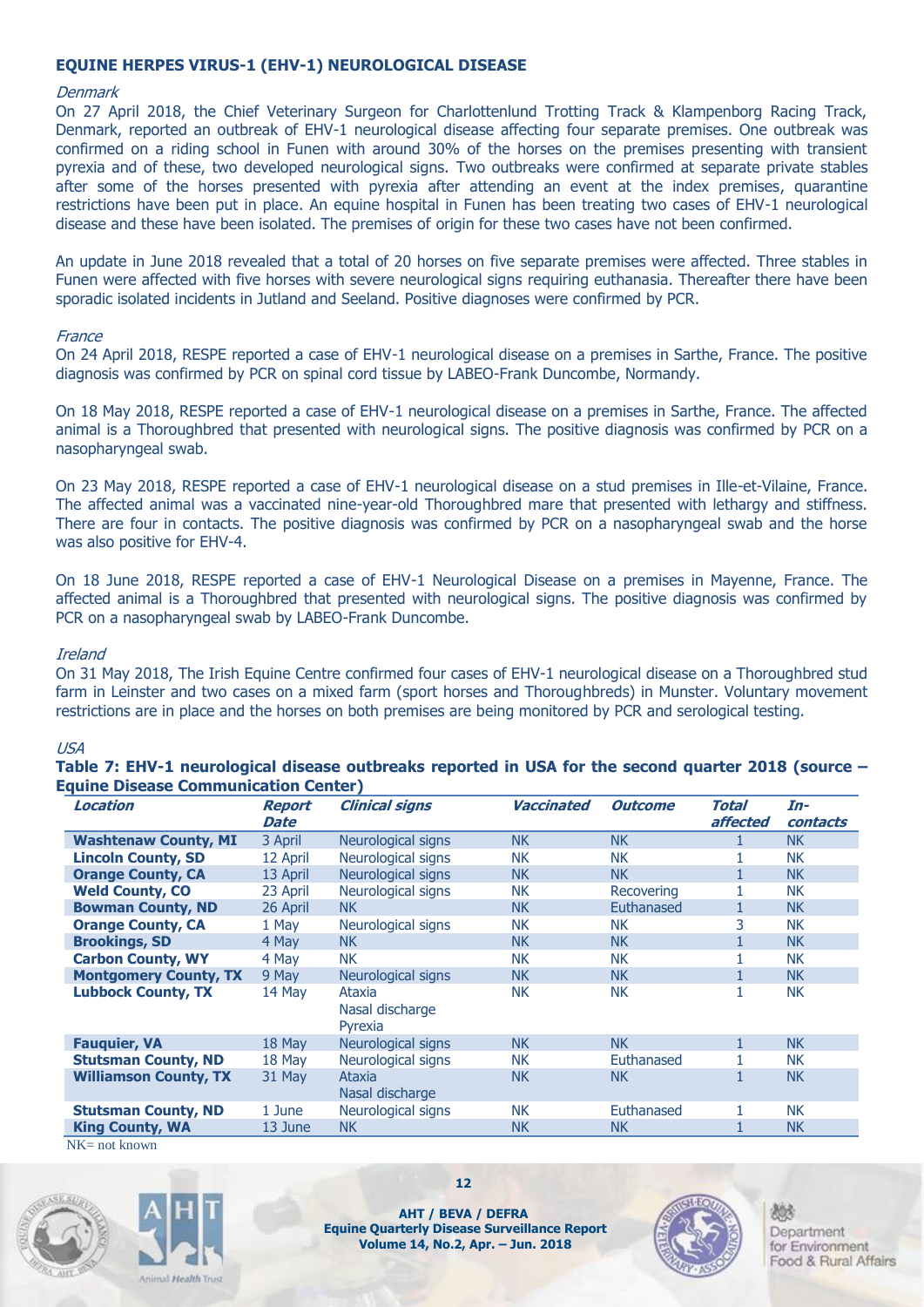For all above outbreaks, facilities were placed under quarantine restrictions and all horses were being closely monitored. There is no further information regarding the tests performed to confirm a positive diagnosis.

#### **EQUINE HERPES VIRUS-1 (EHV-1) RESPIRATORY INFECTION**

#### **Belgium**

**Table 8: EHV-1 respiratory infection outbreaks reported in Belgium for the second quarter 2018 (source – EFPB)**

| Location                   | <b>Report Date</b> | <b>Clinical signs</b>                        | <b>Vaccinated</b> | <b>Total affected</b> | In-contacts |
|----------------------------|--------------------|----------------------------------------------|-------------------|-----------------------|-------------|
| <b>Anvers</b>              | 7 April            | Coughing<br>Dysphagia<br>ND<br>Pyrexia       | <b>No</b>         | T                     | <b>NK</b>   |
| <b>Gent</b>                | 10 April           | Coughing<br><b>ND</b>                        | <b>No</b>         | 1                     | <b>NK</b>   |
| <b>Bruges</b>              | 10 April           | Coughing<br><b>ND</b>                        | <b>Yes</b>        | $\mathbf{1}$          | <b>NK</b>   |
| <b>Flandre occidentale</b> | 3 May              | Coughing<br>Lethargy<br><b>ND</b><br>Pyrexia | <b>NK</b>         | 1                     | <b>NK</b>   |
| Gand                       | 9 May              | Coughing<br>Lymphadenopathy<br><b>ND</b>     | <b>No</b>         | $\mathbf{1}$          | <b>NK</b>   |
| <b>East Flanders</b>       | 18 May             | Lethargy<br><b>ND</b>                        | <b>No</b>         | 1                     | <b>NK</b>   |
| <b>East Flanders</b>       | 18 May             | Lethargy<br>Pyrexia                          | <b>No</b>         | $\mathbf{1}$          | <b>NK</b>   |
| <b>Flandre occidentale</b> | 29 May             | Pyrexia                                      | <b>No</b>         | 1                     | <b>NK</b>   |
| <b>Aalter</b>              | 1 June             | <b>ND</b>                                    | Yes               |                       | <b>NK</b>   |
| <b>East Flanders</b>       | 28 June            | Coughing<br><b>ND</b>                        | <b>No</b>         | 1                     | <b>NK</b>   |

NK= not known, ND = nasal discharge

For all cases, positive diagnosis was confirmed by PCR on a nasopharyngeal swab

#### **France**

#### **Table 9: EHV-1 respiratory infection outbreaks reported in France for the second quarter 2018 (source – RESPE)**

| <b>French department</b>              | <b>Report Date</b> | <b>Clinical signs</b>            | <b>Vaccinated</b> | <b>Total affected</b> | In-contacts                |
|---------------------------------------|--------------------|----------------------------------|-------------------|-----------------------|----------------------------|
| <b>Calvados</b>                       | 6 April            | <b>NK</b>                        | <b>NK</b>         |                       | <b>NK</b>                  |
| <b>Gironde</b>                        | 9 April            | <b>NK</b>                        | <b>NK</b>         | 2                     | <b>NK</b>                  |
| <b>Paris</b>                          | 9 April            | <b>NK</b>                        | <b>NK</b>         | $\overline{4}$        | 6                          |
| <b>Mayenne</b>                        | 13 April           | <b>NK</b>                        | <b>NK</b>         |                       | <b>NK</b>                  |
| <b>Charente-Maritime</b>              | 4 May              | <b>NK</b>                        | <b>NK</b>         |                       | <b>NK</b>                  |
| <b>Manche</b>                         | 7 May              | Pyrexia                          | <b>No</b>         |                       | NK.                        |
| <b>Charente-Maritime</b>              | 9 May              | Coughing<br><b>ND</b>            | <b>NK</b>         |                       | <b>NK</b>                  |
| Côtes d'Armor                         | 23 May             | <b>NK</b>                        | <b>NK</b>         |                       | 40                         |
| <b>Pyrénées</b><br><b>Atlantiques</b> | 23 May             | <b>NK</b>                        | <b>NK</b>         | $\mathbf{1}$          | <b>NK</b>                  |
| <b>Sarthe</b>                         | 23 May             | Lethargy<br>Pyrexia              | <b>NK</b>         | 2                     | <b>NK</b>                  |
| <b>Sarthe</b>                         | 25 May             | <b>ND</b><br>Pyrexia             | <b>NK</b>         | 13                    | 50                         |
| <b>Haute-Garonne</b>                  | 31 May             | Coughing<br><b>ND</b><br>Pyrexia | <b>NK</b>         | 2                     | 60                         |
| <b>Haute-Vienne</b>                   | 1 June             | <b>ND</b><br>Pyrexia             | <b>NK</b>         |                       | <b>NK</b>                  |
| <b>Haute-Garonne</b>                  | 8 June             | Subclinical                      | <b>NK</b>         | 1                     | Linked to 31<br>May report |
| <b>Calvados</b>                       | 15 June            | <b>ND</b>                        | <b>NK</b>         |                       | <b>NK</b>                  |





**13**

**AHT / BEVA / DEFRA Equine Quarterly Disease Surveillance Report Volume 14, No.2, Apr. – Jun. 2018**

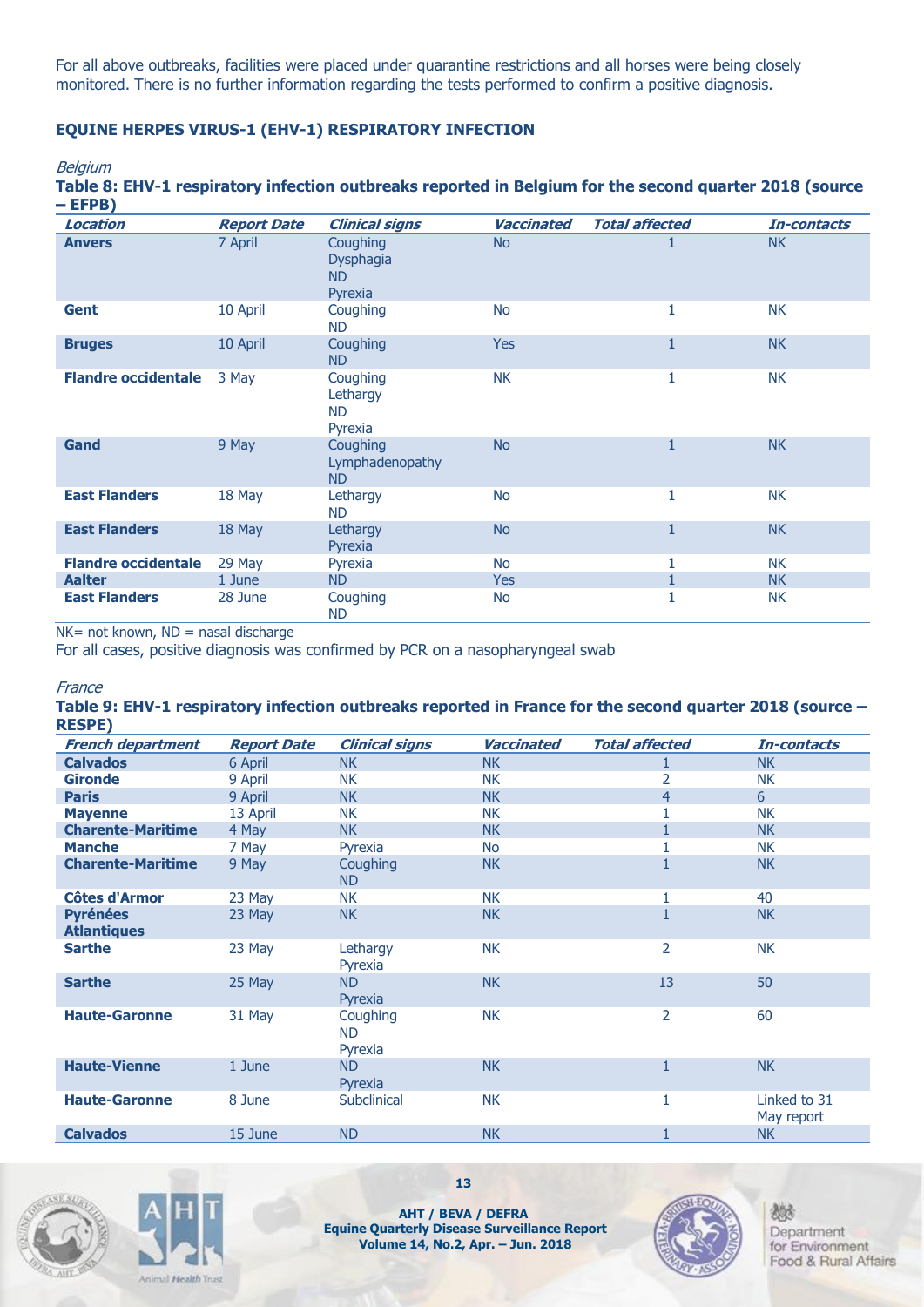|                      |         | Coughing                         |           |           |
|----------------------|---------|----------------------------------|-----------|-----------|
| <b>Haute-Loire</b>   | 18 June | <b>ND</b><br>Pyrexia<br>Coughing | <b>No</b> | 80        |
| <b>Haute-Garonne</b> | 25 June | <b>NK</b>                        | <b>NK</b> | <b>NK</b> |

 $NK = not known$ ,  $ND = nasal$  discharge

For all cases, positive diagnosis was confirmed by PCR on a nasopharyngeal swab

USA

On 23 April 2018, The California Department of Agriculture and Consumer Services confirmed an outbreak of EHV-1 respiratory infection. There were two affected animals that both presented with pyrexia. They were housed in a quarantine barn in Orange County. Both horses were placed in separate isolation stabling on the property. Exposed horses on the facility were placed under quarantine.

On 23 April 2018, The Georgia Department of Agriculture confirmed a case of EHV-1 respiratory infection in a miniature mule located in Cherokee County. The mule died as a result of complications related to pneumonia. Quarantine restrictions have been placed on the property and exposed equines on the facility were monitored for any clinical signs.

On 10 May 2018, the Washington State Veterinarian's office was notified of a case of EHV-1 infection in a horse in King County. An A2254 strain (non-neuropathogenic) of the virus was detected from the animal. The affected animal was isolated and the premises was placed under quarantine.

#### **EQUINE HERPES VIRUS-4 (EHV-4) ABORTION**

#### France

On 9 April 2018, RESPE reported a single case of EHV-4 abortion on a premises in Ardennes, France. The positive diagnosis was confirmed by PCR on fetal tissues by LABEO-Frank Duncombe, Normandy, France.

On 4 May 2018, RESPE reported an outbreak of EHV-4 abortion on a riding school premises in Isère, France. The affected animal was a five-year-old pony. The positive diagnosis was confirmed by PCR on fetal tissues. One other abortion has been reported at the premises, with a total of 20 in contacts.

#### **EQUINE HERPES VIRUS-4 (EHV-4) RESPIRATORY INFECTION**

#### Belgium

On 28 June 2018, EFPB reported a case of EHV-4 on a premises in Ghent. The affected animal was unvaccinated and presented with nasal discharge and pyrexia. A co-infection with strangles was confirmed by PCR on a nasal swab.

**France** 

| <b>RESPE)</b>            |                    |                                              |                   |                       |             |
|--------------------------|--------------------|----------------------------------------------|-------------------|-----------------------|-------------|
| <b>French department</b> | <b>Report Date</b> | <b>Clinical signs</b>                        | <b>Vaccinated</b> | <b>Total affected</b> | In-contacts |
| <b>Orne</b>              | 19 April           | <b>NK</b>                                    | NK.               |                       | NK.         |
| <b>Mayenne</b>           | 19 April           | Pyrexia                                      | Yes               |                       | 70          |
| <b>Maine-et-Loire</b>    | 19 April           | Pyrexia<br><b>ND</b>                         | <b>NK</b>         |                       | <b>NK</b>   |
| <b>Calvados</b>          | 27 April           | Coughing<br>Lethargy<br><b>ND</b><br>Pyrexia | <b>NK</b>         |                       | 50          |
| <b>Cher</b>              | 9 May              | Coughing<br><b>ND</b><br>Pyrexia             | <b>NK</b>         |                       | <b>NK</b>   |
| <b>Calvados</b>          | 9 May              | <b>NK</b>                                    | <b>NK</b>         |                       | <b>NK</b>   |
| <b>Calvados</b>          | 11 May             | <b>NK</b>                                    | <b>NK</b>         |                       | <b>NK</b>   |
| <b>Essonne</b>           | 11 May             | Coughing<br><b>ND</b><br>Pyrexia             | <b>No</b>         | $\overline{2}$        | 30          |
| <b>Maine-et-Loire</b>    | 14 May             | Coughing                                     | <b>NK</b>         |                       | <b>NK</b>   |







**14**

**AHT / BEVA / DEFRA Equine Quarterly Disease Surveillance Report Volume 14, No.2, Apr. – Jun. 2018**

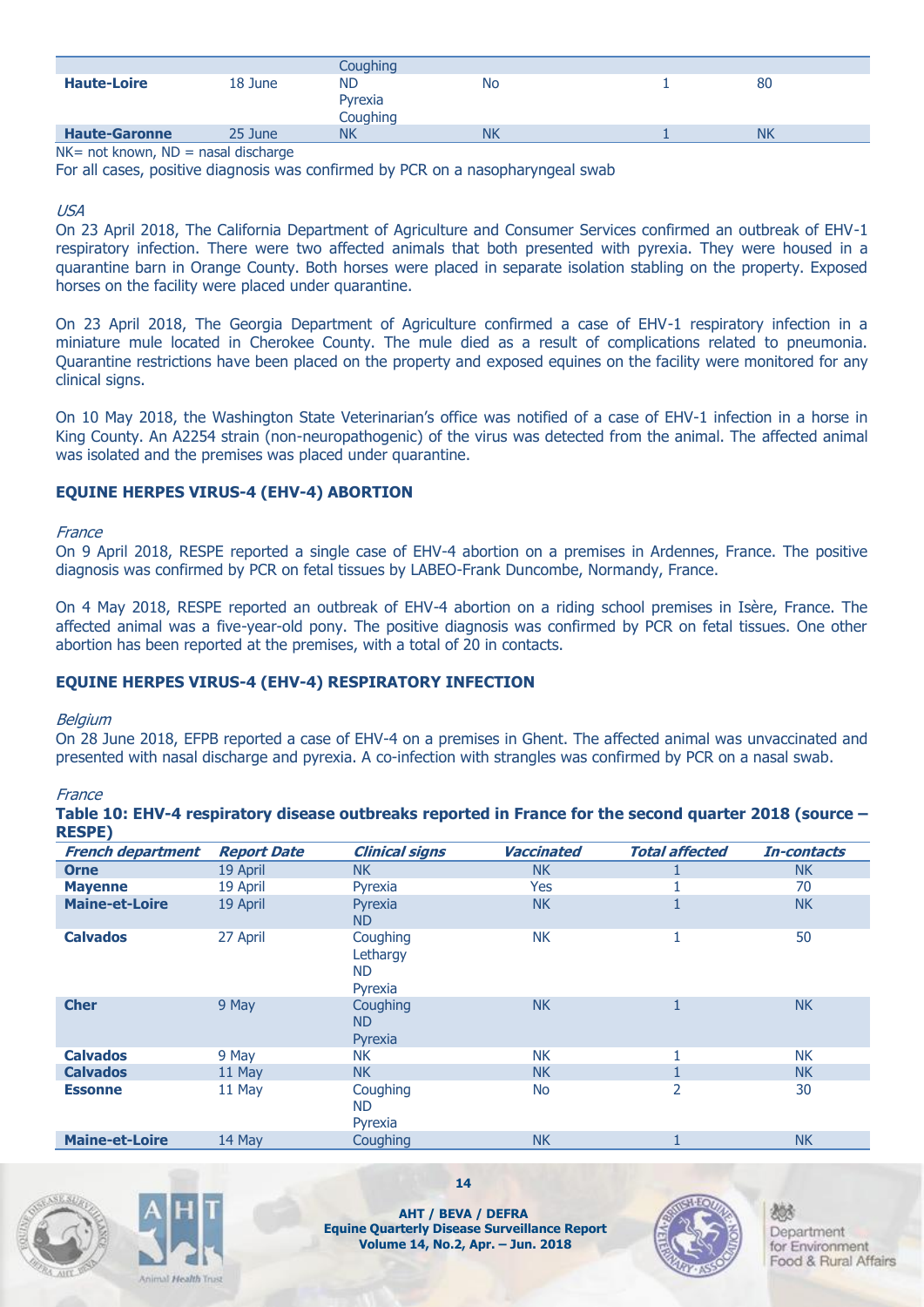|                          |         | Pyrexia              |           |                |           |
|--------------------------|---------|----------------------|-----------|----------------|-----------|
| <b>Manche</b>            | 14 May  | Coughing             | <b>NK</b> | $\overline{2}$ | <b>NK</b> |
| <b>Manche</b>            | 15 May  | <b>NK</b>            | <b>NK</b> | $\overline{4}$ | <b>NK</b> |
| <b>Maine-et-Loire</b>    | 16 May  | Subclinical          | <b>NK</b> | 1              | <b>NK</b> |
| <b>Charente-Maritime</b> | 16 May  | <b>ND</b>            | <b>No</b> | $\overline{4}$ | 20        |
|                          |         | Coughing             |           |                |           |
| <b>Ariège</b>            | 16 May  | Subclinical          | <b>NK</b> | <b>NK</b>      | <b>NK</b> |
| <b>Manche</b>            | 16 May  | Coughing             | <b>NK</b> | $\mathbf{1}$   | <b>NK</b> |
|                          |         | <b>ND</b>            |           |                |           |
|                          |         | Pyrexia              |           |                |           |
| <b>Orne</b>              | 17 May  | <b>ND</b>            | <b>No</b> | 10             | <b>NK</b> |
|                          |         | Pyrexia              |           |                |           |
| <b>Loire-Atlantique</b>  | 18 May  | Pyrexia              | <b>No</b> | $\mathbf{1}$   | 20        |
| <b>Calvados</b>          | 18 May  | <b>ND</b>            | <b>NK</b> | <b>NK</b>      | <b>NK</b> |
| <b>Seine-Maritime</b>    |         | Pyrexia              |           |                | $1\,$     |
|                          | 18 May  | Coughing             | <b>No</b> | $\mathbf{1}$   |           |
|                          |         | <b>ND</b><br>Pyrexia |           |                |           |
| <b>Tarn</b>              | 18 May  | Coughing             | <b>No</b> | $\overline{4}$ | 100       |
|                          |         | <b>ND</b>            |           |                |           |
|                          |         | Pyrexia              |           |                |           |
| <b>Finistère</b>         | 18 May  | <b>NK</b>            | <b>NK</b> | <b>NK</b>      | <b>NK</b> |
| <b>Nord</b>              | 18 May  | <b>NK</b>            | <b>NK</b> | <b>NK</b>      | <b>NK</b> |
| Côte-d'Or                | 18 May  | Coughing             | <b>No</b> | $\overline{2}$ | 50        |
|                          |         | <b>ND</b>            |           |                |           |
|                          |         | Pyrexia              |           |                |           |
| <b>Puy-de-Dôme</b>       | 18 May  | <b>NK</b>            | <b>NK</b> | <b>NK</b>      | <b>NK</b> |
| <b>Gers</b>              | 18 May  | <b>ND</b>            | <b>NK</b> | $\mathbf{1}$   | <b>NK</b> |
|                          |         | Pyrexia              |           |                |           |
| <b>Hérault</b>           | 18 May  | Coughing             | <b>NK</b> | $\mathbf{1}$   | NK        |
|                          |         | Dyspnoea             |           |                |           |
|                          |         | Pyrexia              |           |                |           |
| <b>Tarn</b>              | 23 May  | Coughing             | <b>No</b> | 10             | 35        |
|                          |         | <b>ND</b>            |           |                |           |
|                          |         | Pyrexia              |           |                |           |
| <b>Manche</b>            | 23 May  | <b>NK</b>            | <b>NK</b> | <b>NK</b>      | <b>NK</b> |
| <b>Pyrénées</b>          | 23 May  | <b>None</b>          | <b>NK</b> | <b>NK</b>      | <b>NK</b> |
| <b>Atlantiques</b>       |         |                      |           |                |           |
| <b>Isère</b>             | 23 May  | Coughing             | <b>No</b> | 1              | 30        |
|                          |         | <b>ND</b>            |           |                |           |
| <b>Mayenne</b>           | 23 May  | <b>None</b>          | <b>NK</b> | $\mathbf{1}$   | <b>NK</b> |
| <b>Manche</b>            | 23 May  | <b>NK</b>            | NK        | 1              | NK        |
| <b>Jura</b>              | 23 May  | Coughing             | <b>No</b> | 6              | 50        |
|                          |         | <b>ND</b>            |           |                |           |
| <b>Calvados</b>          | 25 May  | Pyrexia<br>Pyrexia   | <b>NK</b> | 1              | <b>NK</b> |
| <b>Bas-Rhin</b>          | 25 May  | Coughing             | <b>NK</b> | $\mathbf{1}$   | NK        |
| <b>Tarn</b>              | 25 May  | Coughing             | <b>NK</b> | 1              | <b>NK</b> |
|                          |         | <b>ND</b>            |           |                |           |
|                          |         | Pyrexia              |           |                |           |
| <b>Charente-Maritime</b> | 29 May  | NK                   | <b>NK</b> | $\mathbf{1}$   | NK        |
| <b>Calvados</b>          | 29 May  | <b>NK</b>            | <b>NK</b> | 1              | <b>NK</b> |
| <b>Finistère</b>         | 31 May  | <b>ND</b>            | <b>NK</b> | $\overline{4}$ | <b>NK</b> |
|                          |         | Pyrexia              |           |                |           |
| <b>Calvados</b>          | 1 June  | Pyrexia              | <b>NK</b> | 1              | <b>NK</b> |
| <b>Finistère</b>         | 1 June  | <b>None</b>          | <b>NK</b> | $\mathbf{1}$   | <b>NK</b> |
| <b>Aisne</b>             | 4 June  | <b>NK</b>            | <b>NK</b> | $\overline{2}$ | <b>NK</b> |
| <b>Orne</b>              | 8 June  | <b>NK</b>            | <b>NK</b> | $\mathbf{1}$   | <b>NK</b> |
| <b>Orne</b>              | 13 June | <b>NK</b>            | <b>NK</b> | $\overline{2}$ | <b>NK</b> |
| <b>Orne</b>              | 15 June | <b>NK</b>            | <b>NK</b> | $\mathbf{1}$   | NK        |
| <b>Yvelines</b>          | 15 June | Coughing             | Yes       | 15             | <b>NK</b> |
|                          |         | <b>ND</b>            |           |                |           |
| <b>Eure</b>              | 14 June | Lethargy             | NK        | $\mathbf{1}$   | <b>NK</b> |
|                          |         | <b>ND</b>            |           |                |           |
|                          |         | Pyrexia              |           |                |           |





**15**

**AHT / BEVA / DEFRA Equine Quarterly Disease Surveillance Repor t Volume 14, No.2, Apr. – Jun. 2018**

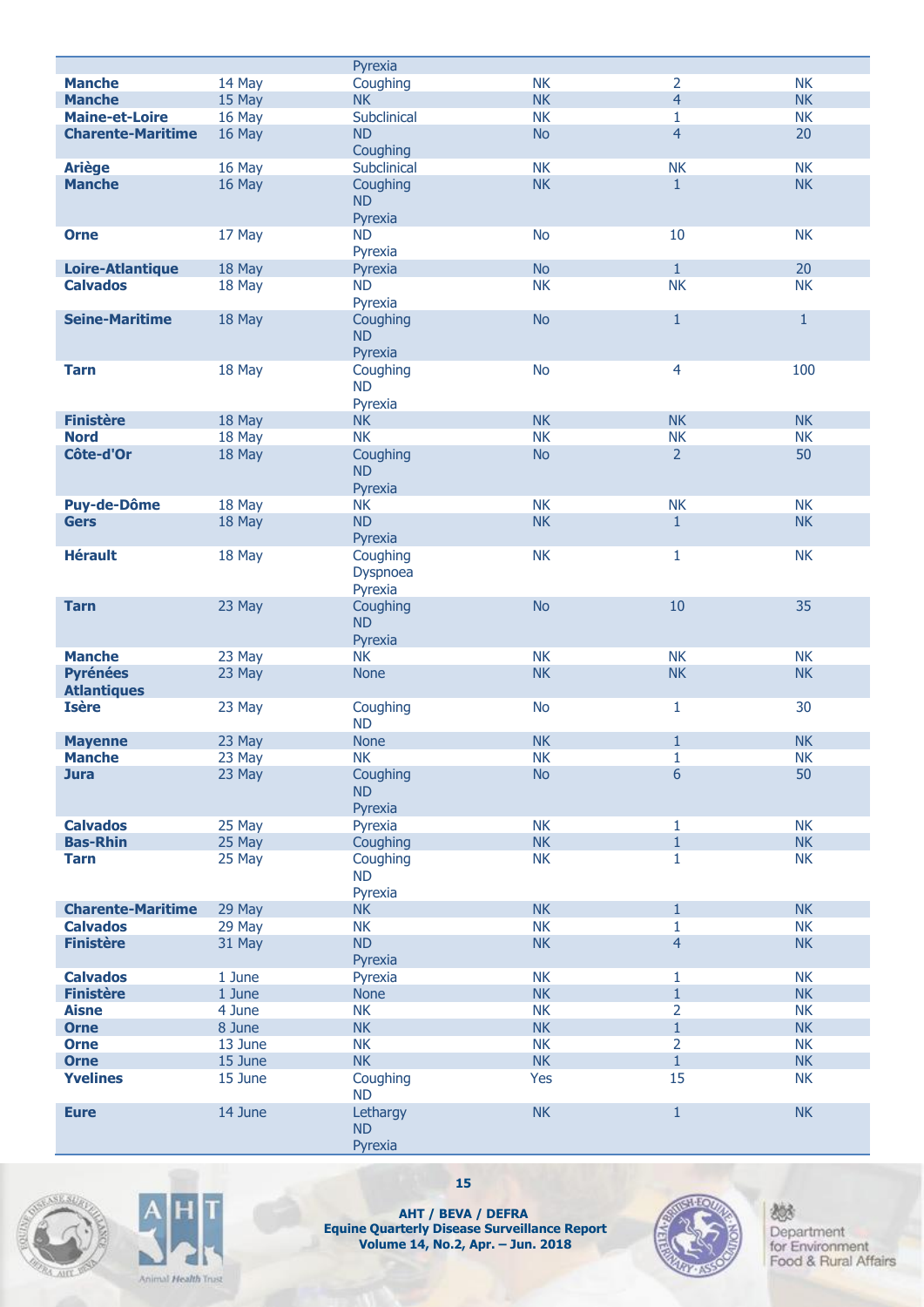| <b>Haute-Loire</b> | 18 June | Coughing<br><b>ND</b><br>Pyrexia | No        | 40 |
|--------------------|---------|----------------------------------|-----------|----|
| Ain                | 22 June | <b>NK</b>                        | <b>NK</b> |    |
| <b>Allier</b>      | 27 June | <b>ND</b><br>Pyrexia             | Yes       |    |

 $NK = not known$ ,  $ND =$  nasal discharge

For all cases above, positive diagnosis was confirmed by PCR on a nasopharyngeal swab

#### **EQUINE INFECTIOUS ANAEMIA (EIA)**

#### **Table 11: International EIA cases reported for the second quarter 2018**

| Location                                      | <b>Report</b><br><b>Date</b> | <b>Clinical</b><br>signs | <b>Total</b><br>affected | In-<br>contacts | <b>Sample</b> | <b>Diagnostics</b>  | <b>Outcome</b> | <b>Source</b>                                                                |
|-----------------------------------------------|------------------------------|--------------------------|--------------------------|-----------------|---------------|---------------------|----------------|------------------------------------------------------------------------------|
| Alberta,<br><b>Canada</b>                     | 2 May                        | Subclinical              | 1                        | <b>NK</b>       | <b>NK</b>     | <b>NK</b>           | <b>NK</b>      | <b>CFIA</b>                                                                  |
| Mecklenburg-<br>Vorpommern,<br><b>Germany</b> | 4 April                      | <b>NK</b>                | 1                        | <b>NK</b>       | <b>NK</b>     | <b>NK</b>           | <b>NK</b>      | local<br>authorities of<br>Landkreis<br>Ludwigslust-<br>Parchim              |
| <b>Texas, USA</b>                             | 12 April                     | <b>NK</b>                | $\mathbf{1}$             | <b>NK</b>       | <b>NK</b>     | <b>NK</b>           | Euthanased     | <b>TAHC</b>                                                                  |
| Macedonia,<br><b>Greece</b>                   | 13 April                     | Subclinical              | 1                        | <b>NK</b>       | <b>Blood</b>  | Serology<br>(ELISA) | <b>NK</b>      | <b>OIE</b>                                                                   |
| <b>Iowa, USA</b>                              | 17 April                     | <b>NK</b>                | $\overline{2}$           | <b>NK</b>       | <b>NK</b>     | <b>NK</b>           | Euthanased     | Iowa<br>Department<br>of Agriculture                                         |
| <b>Texas, USA</b>                             | 14 May                       | <b>NK</b>                | 1                        | <b>NK</b>       | <b>NK</b>     | <b>NK</b>           | <b>NK</b>      | <b>TAHC</b>                                                                  |
| <b>Texas, USA</b>                             | 14 May                       | <b>NK</b>                | $\mathbf{1}$             | <b>NK</b>       | <b>NK</b>     | <b>NK</b>           | Euthanased     | <b>TAHC</b>                                                                  |
| <b>Oregon, USA</b>                            | 1 June                       | Subclinical              | 1                        | ML              | <b>ML</b>     | <b>ML</b>           | <b>NK</b>      | Oregon<br>Department<br>of Agriculture<br><b>Animal Health</b><br>Laboratory |
| <b>Texas, USA</b>                             | 14 June                      | <b>NK</b>                | $\overline{2}$           | <b>NK</b>       | <b>NK</b>     | <b>NK</b>           | Euthanased     | <b>TAHC</b>                                                                  |
| <b>Texas, USA</b>                             | 14 June                      | <b>NK</b>                | 1                        | <b>NK</b>       | <b>NK</b>     | <b>NK</b>           | Euthanased     | <b>TAHC</b>                                                                  |
| <b>Texas, USA</b>                             | 14 June                      | <b>NK</b>                | $\mathbf{1}$             | <b>NK</b>       | <b>NK</b>     | <b>NK</b>           | Euthanased     | <b>TAHC</b>                                                                  |
| <b>Texas, USA</b>                             | 14 June                      | <b>NK</b>                | 1                        | <b>NK</b>       | <b>NK</b>     | <b>NK</b>           | Euthanased     | <b>TAHC</b>                                                                  |
| <b>Texas, USA</b>                             | 14 June                      | <b>NK</b>                | $\mathbf{1}$             | <b>NK</b>       | <b>NK</b>     | <b>NK</b>           | <b>NK</b>      | <b>TAHC</b>                                                                  |
| <b>Texas, USA</b>                             | 14 June                      | <b>NK</b>                | $\mathbf{1}$             | <b>NK</b>       | <b>NK</b>     | <b>NK</b>           | <b>NK</b>      | <b>TAHC</b>                                                                  |

NK= not known, CIFA = Canadian Food Inspection Agency, OIE = World Organisation for Animal Health, TAHC = Texas Animal Health Commission

#### **EQUINE INFLUENZA (EI)**

#### **Argentina**

On 5 April 2018, the OIE reported an outbreak of EI in Argentina. The outbreak was confirmed in Mendoza on 20 March and further reports confirmed outbreaks in San Isidro, La Plata and Palermo. Further investigation into the outbreak in Mendoza identified a link with cases that occurred at the beginning of March 2018 in the locality neighbouring El Barreal, in the province of San Juan, Argentina. The contact of equines (mules and horses) with animals from Chile is frequent in San Juan during the moves to summer pastures that happen in areas of the Andes Mountains. The temporary association suggests an epidemiological relationship with the ongoing EI outbreaks in Chile reported in January 2018. Positive diagnoses were confirmed by PCR by the National Laboratory (SENASA).

#### Uruguay

On 12 June 2018, the OIE reported an outbreak of EI in Uruguay. The outbreak was confirmed in Salto and Paysandú on several stud farms. Following the disease situation reported in the region since the beginning of the year, the Official Veterinary Services of Uruguay have been vigilant and implemented weekly epidemiological surveillance actions urging equestrian institutions, private veterinarians and owners to have vaccinations up to date and to report any suspected cases of the disease. Other control measures include movement control inside the country, screening and quarantine of affected animals. Positive diagnoses were confirmed by PCR by Division of Veterinary Laboratories.





**16**

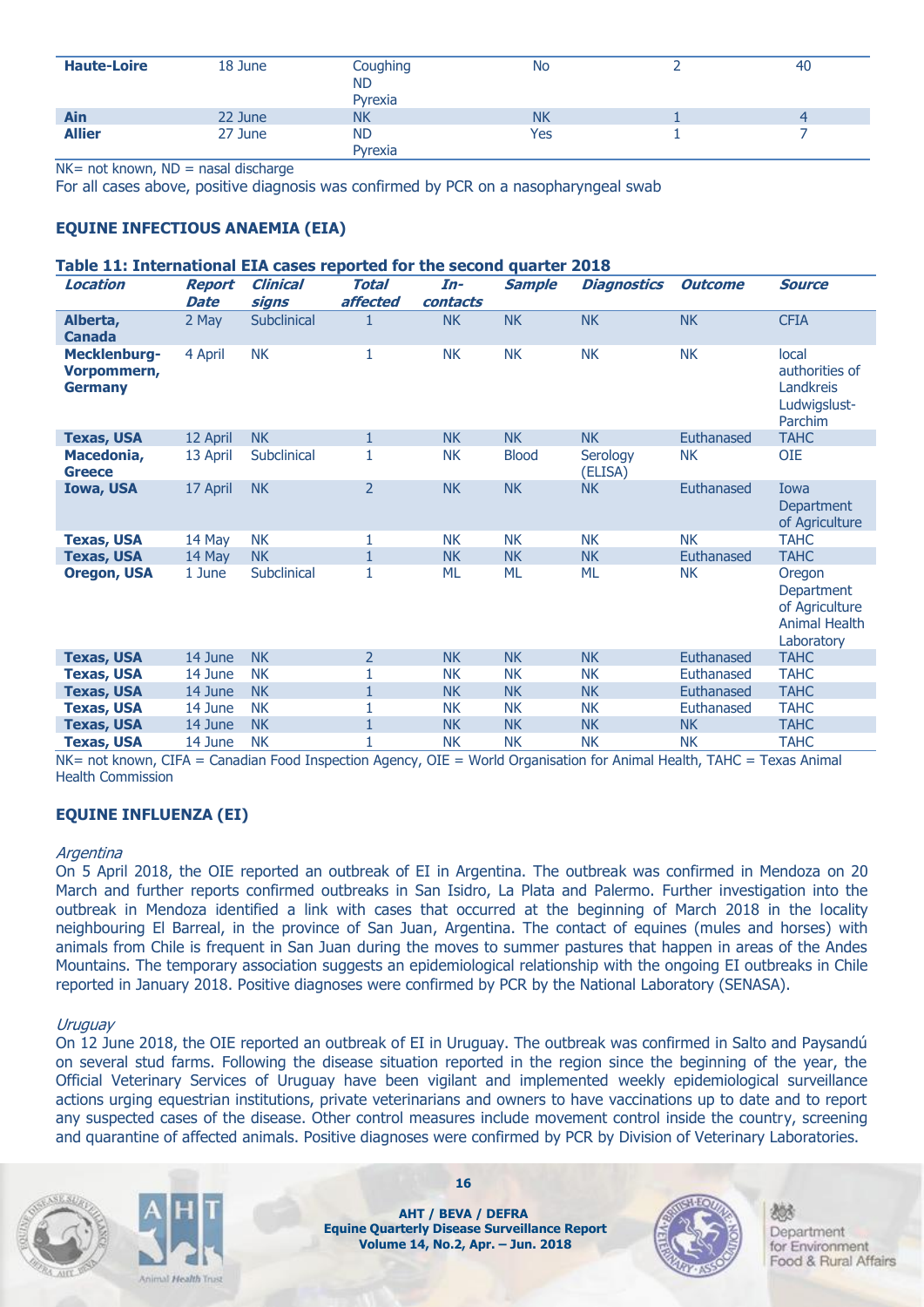#### **WEST NILE VIRUS (WNV)**

#### Brazil

On 6 June 2018, the OIE reported a case of WNV in Espirito Santo, Brazil. The case presented with clinical signs on 25 April and was euthanased. There are three in contact animals. The positive diagnosis was confirmed by qPCR by Animal Virology Laboratory, Minas Gerais Federal University (Regional Laboratory). The official veterinary services are investigating notifications of mortality in equines associated with neurological signs in the north east region of the State of Espirito Santo. Complementary laboratory and epidemiological investigations are on-going, in collaboration with the national and local human health services, as well as alert communication actions to report suspicious cases. Control measures include surveillance within the containment zone, vaccination and no treatment of affected animals.

**Further details on all the above and subsequent outbreaks can be found at** http://www.aht.org.uk/cmsdisplay/international-breeders-meeting.html





**AHT / BEVA / DEFRA Equine Quarterly Disease Surveillance Report Volume 14, No.2, Apr. – Jun. 2018**

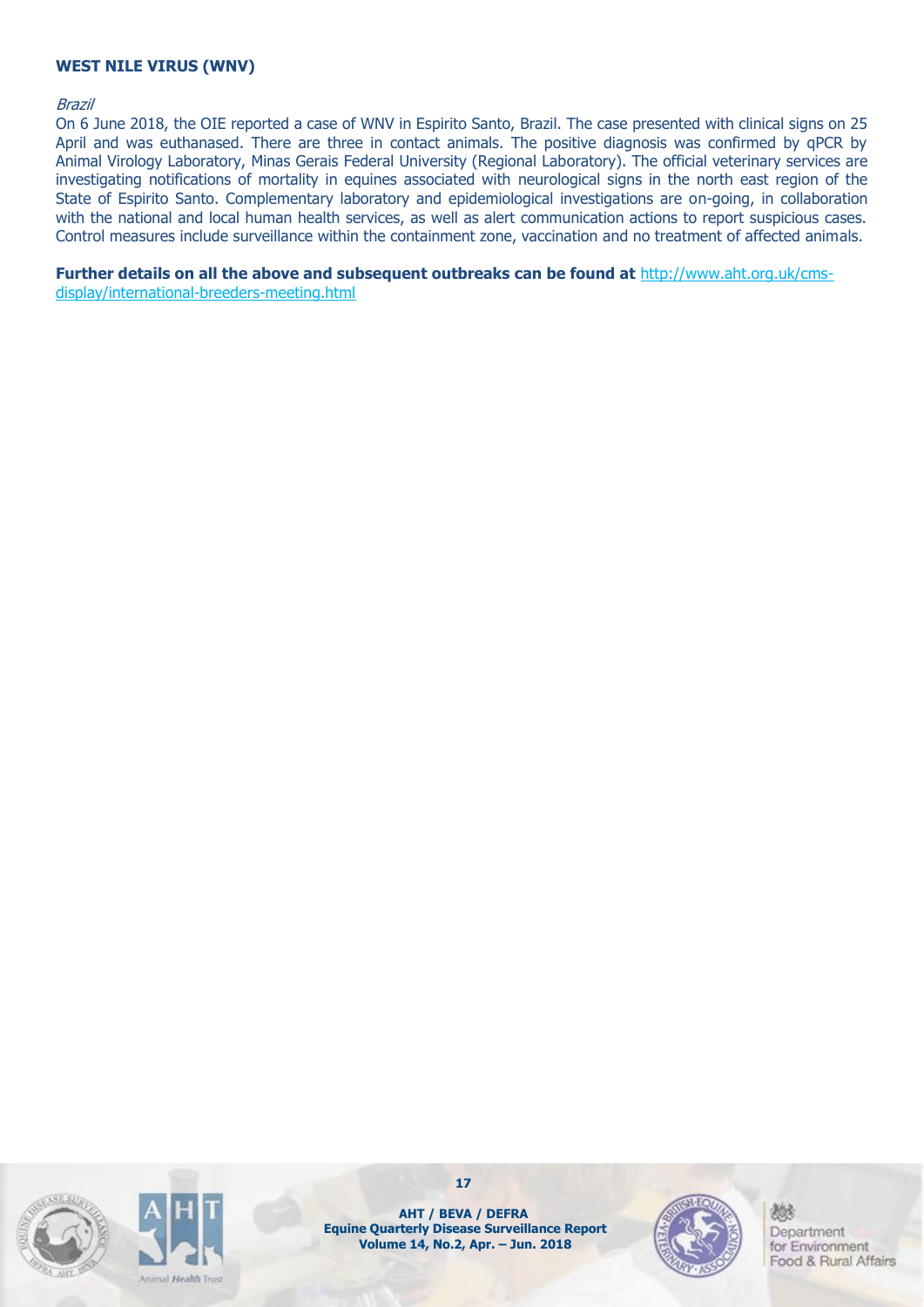## **BACTERIOLOGY** disease report for the second quarter of 2018

A summary of the diagnostic bacteriology testing undertaken by different contributing laboratories is presented in Table 12. For Contagious Equine Metritis (CEM), 23 of the 23 BEVA approved laboratories in the UK contributed data.

No equine bacterial notifiable diseases have been confirmed in the UK during this second quarter of 2018.

#### **Table 12: Diagnostic bacteriology sample throughput and positive results for the second quarter 2018**

|                                                                    | <b>Number of Samples</b><br><b>Tested</b> | <b>Number Positive</b> | <b>Number of Contributing</b><br><b>Laboratories</b> |
|--------------------------------------------------------------------|-------------------------------------------|------------------------|------------------------------------------------------|
| CEMO (HBLB) PCR                                                    | 2039                                      | 0                      | 9                                                    |
| CEMO (HBLB) culture                                                | 5230                                      | 0                      | 22                                                   |
| CEMO (APHA) PCR                                                    | $\mathbf{0}$                              | 0                      | 1                                                    |
| CEMO (APHA) culture                                                | 827                                       | $\mathbf{0}$           | 1                                                    |
| Klebsiella pneumoniae PCR <sup>1</sup>                             | 1566                                      | $\overline{4}$         | 8                                                    |
| Klebsiella pneumoniae culture <sup>1</sup>                         | 5710                                      | $\overline{5}$ #       | 21                                                   |
| Pseudomonas aeruginosa PCR <sup>1</sup>                            | 1917                                      | 22                     | 8                                                    |
| Pseudomonas aeruginosa culture <sup>1</sup>                        | 5710                                      | 29                     | 21                                                   |
| Strangles <sup>2</sup> PCR                                         | 1696                                      | 116                    | 6                                                    |
| Strangles culture                                                  | 811                                       | 42                     | 16                                                   |
| Strangles ELISA <sup>3</sup>                                       | 5336                                      | 519                    | 5                                                    |
| Salmonellosis                                                      | 461                                       | 18                     | 16                                                   |
| Salmonellosis <sup>4</sup> (APHA)                                  | 9                                         | 7                      | $\mathbf{1}$                                         |
| <b>MRSA</b>                                                        | 439                                       | 4                      | 12                                                   |
| Clostridium perfringens (toxin by ELISA or<br>imunochromatography) | 259                                       | 5                      | 5                                                    |
| Clostridium difficile (toxin by ELISA or<br>imunochromatography)   | 319                                       | 26                     | 9                                                    |
| Borrelia burgdorferi PCR                                           | 6                                         | 0                      | 1                                                    |
| Borrelia burgdorferi ELISA                                         | 20                                        | 5                      | $\overline{4}$                                       |
| Rhodococcus equi culture                                           | 43                                        | 4                      | 3                                                    |
| Rhodococcus equi PCR                                               | 56                                        | 10                     | $\overline{2}$                                       |
| Rhodococcus equi immunochromatography                              | 6                                         | 3                      | 3                                                    |
| Rhodococcus equi ELISA                                             | 27                                        | $21^{##}$              | 1                                                    |
| Burkholderia mallei (Glanders) (APHA) CFT                          | 302                                       | $\mathbf{0}$           | 1                                                    |
| Lawsonia intracellularis* PCR                                      | 36                                        | $\mathbf 0$            | 3                                                    |
| Lawsonia intracellularis IPMA                                      | 30                                        | $12***$                | 1                                                    |

CEM = contagious equine metritis (Taylorella equigenitalis), HBLB = HBLB approved laboratories, # = capsule type 1,2,5, PCR/culture<sup>1</sup> = reproductive tract samples only, Strangles<sup>2</sup> = Streptococcus equi, Strangles ELISA<sup>3</sup> = seropositivity may be attributed to disease exposure, vaccination, infection and carrier states, Salmonellosis<sup>4</sup>= Under the Zoonoses Order 1989, it is a statutory requirement to report and serotype positive cases for Salmonella spp. and a positive case may have repeat samples taken, MRSA = methicillin resistant Staphylococcus aureus, Lawsonia intracellularis\* = identified using PCR applied to faeces, IPMA = Immunoperoxidase monolayer assay ,. ## = seropositives include exposure to the virulent form of Rhocococcus equi or the presence of maternally derived antibodies, \*\*= seropositives include vaccinated animals





**18**

**AHT / BEVA / DEFRA Equine Quarterly Disease Surveillance Report Volume 14, No.2, Apr. – Jun. 2018**

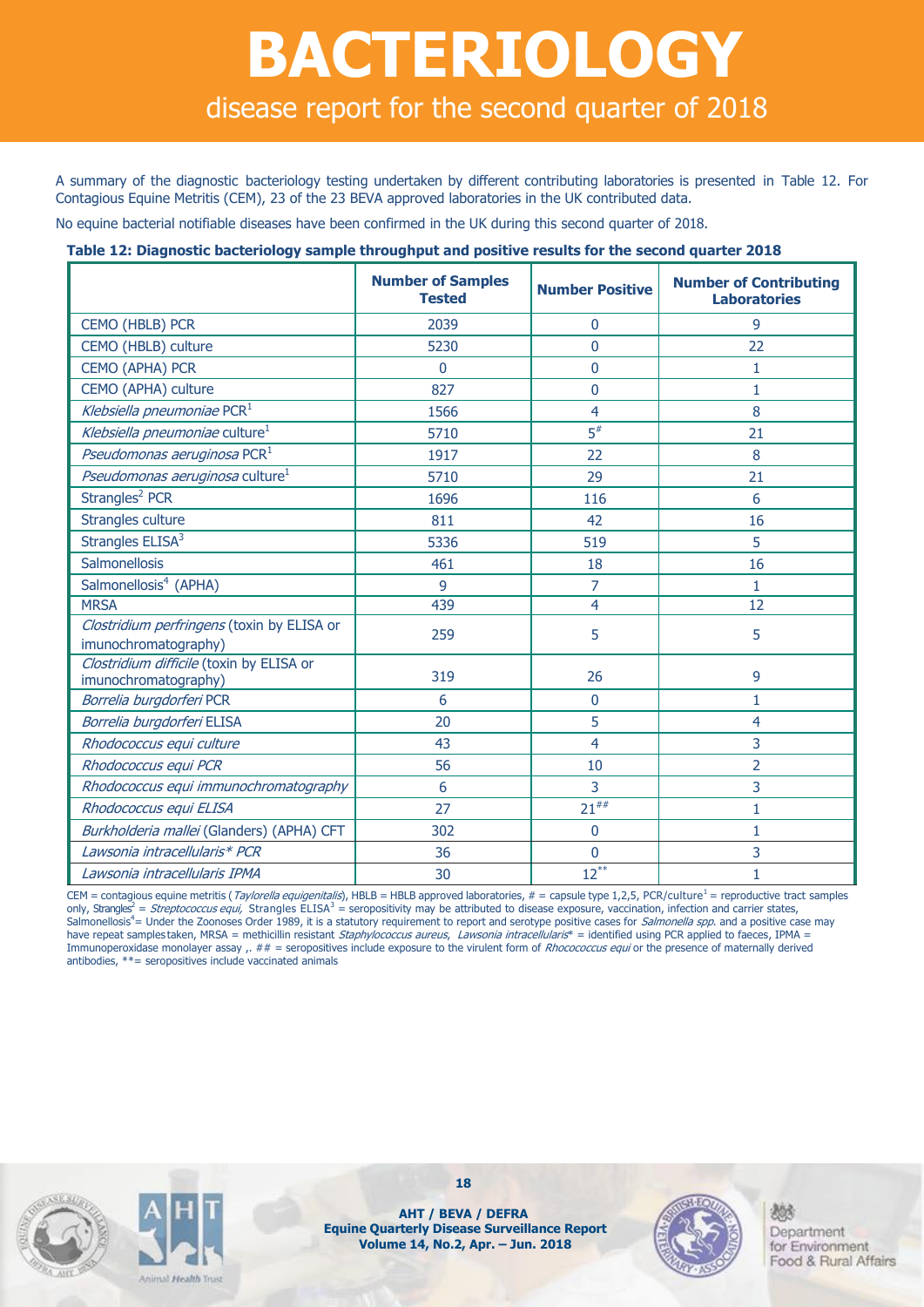#### **APHA Salmonella results**

Nine samples were submitted this quarter to the APHA and seven of these were positive for Salmonella. From the incidents involving isolates typed by the APHA, the serovars/phagetypes reported were three isolates of S. Typhimurium (DT12 x1 and RDNC x2) and single incidents of S. Enteritidis PT4, S. Bovismorbificans, S. Anatum and S. 3,10:y:-. Salmonella Typhimurium RDNC and S. Anatum is likely to be of wild bird origin. S. Bovismorbificans is primarily found in pigs and S. Enteritidis can be found in humans and poultry.

### **Table 13: APHA salmonella serovars/phagetypes classification for the second quarter 2018**

| <b>Salmonella Spp</b>              | <b>Number of Positives Number of Tests</b> |               | <b>Number of</b><br><b>Premises</b> |
|------------------------------------|--------------------------------------------|---------------|-------------------------------------|
| $3,10:Y:-$                         |                                            |               |                                     |
| <b>Anatum</b>                      |                                            |               |                                     |
| <b>Bovismorbificans</b>            |                                            |               |                                     |
| <b>Enteritidis PT4</b>             |                                            |               |                                     |
| <b>Typhimurium DT12</b>            |                                            |               |                                     |
| <b>Typhimurium RDNC</b>            | 2                                          | $\mathcal{P}$ | 2                                   |
| <b>Not Positive for Salmonella</b> | 0                                          | C,            | $\mathcal{P}$                       |
| <b>Totals</b>                      | 7                                          | 9             | 9                                   |

**Salmonella –** All isolations of *Salmonella* from horses are reportable to APHA.

Under the Zoonoses Order 1989, the responsibility for reporting the isolation of *Salmonella* was placed on the laboratory carrying out the examination. In practice, reports of *Salmonella* isolations must be made to the Nominated Officer at one of the Veterinary Investigation Centres of the APHA or to a Regional Veterinary Lead in Scotland. A culture of the organism must be made available on request. Samples are typed by the APHA to classify serovars/phagetypes.

For more information from APHA about Salmonella in Great Britain, please see the 2016 Salmonella in livestock surveillance report [https://www.gov.uk/government/publications/salmonella-in-livestock-production-in-great](https://www.gov.uk/government/publications/salmonella-in-livestock-production-in-great-britain-2016)[britain-2016](https://www.gov.uk/government/publications/salmonella-in-livestock-production-in-great-britain-2016)

### **INTERNATIONAL BACTERIAL DISEASE OCCURRENCE**

Time period: 1 April to 30 June 2018

#### **Potomac Horse Fever (***Neorickettsia risticii)* **(PHF)**

#### USA

On 1 June 2018, the Kentucky State Veterinarian confirmed a case of PHF in a four-year-old Thoroughbred filly in Bourbon County. The affected animal presented with profuse watery diarrhoea, lethargy and fever. Clinical signs began to resolve following treatment and the filly was reported to have made significant improvement.

On 5 June 2018, the Kentucky State Veterinarian confirmed a second case of PHF in the state. The affected animal was a one-year-old Thoroughbred filly that presented with acute watery diarrhoea of 48-hour duration, dehydration and fever. The filly's condition has since improved rapidly and was expected to recover. The latest case was on a different facility to that on which the first case of the disease in the state was reported previously.

On 25 June 2018, The Tennessee State Veterinarian confirmed a case of PHF in Davidson County, Tennessee. Additional details concerning this case were not available.





**AHT / BEVA / DEFRA Equine Quarterly Disease Surveillance Report Volume 14, No.2, Apr. – Jun. 2018**

**19**

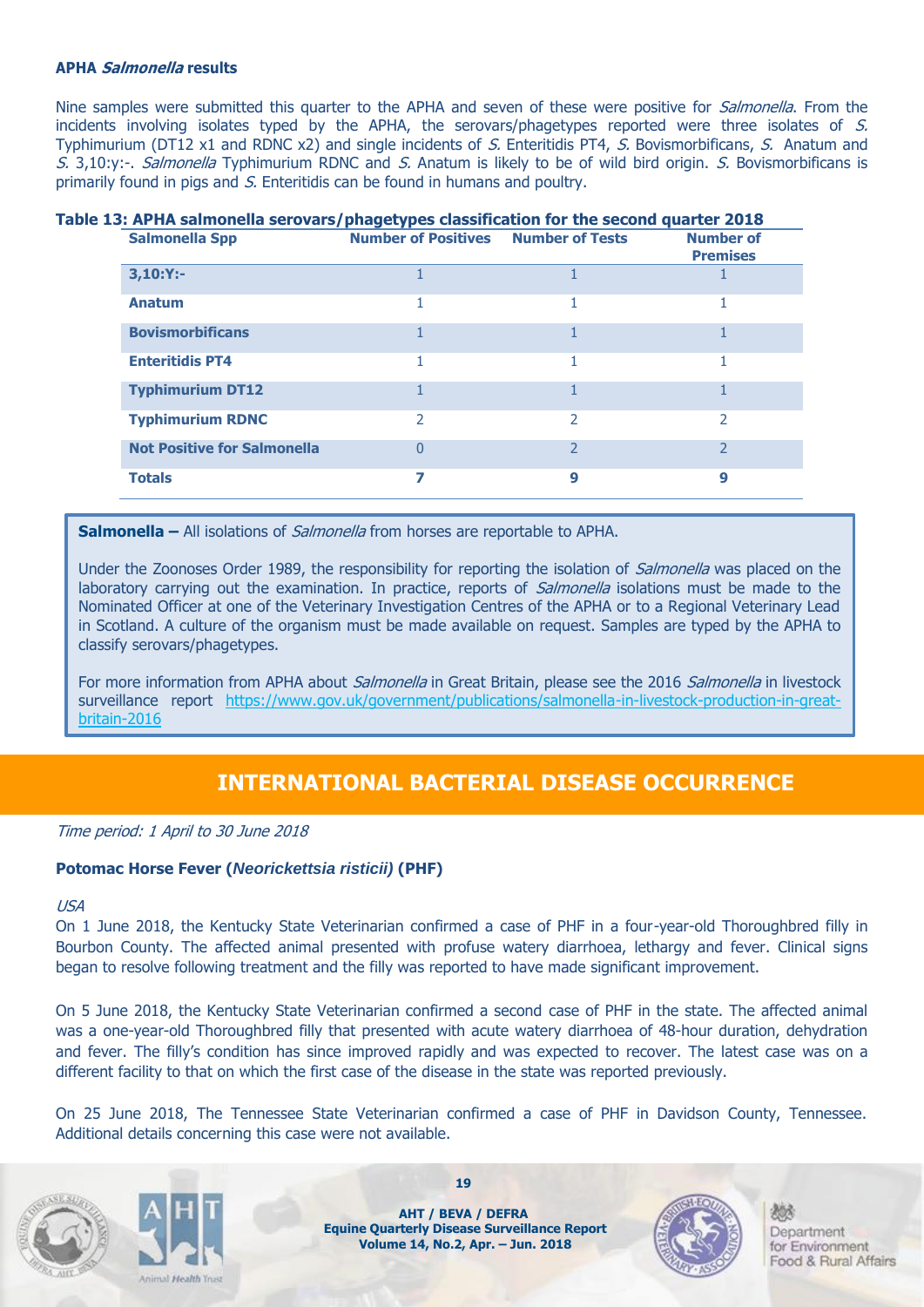## **FOCUS ARTICLE FOCUS ARTICLE Antimicrobial resistance in horses**

**Cajsa Isgren BVetMed CertAVP (ESST)(ESO) MRCVS and Dr Gina Pinchbeck BVSc Cert ES PhD Dip ECVPH MRCVS. University of Liverpool, United Kingdom**

Antimicrobial resistance (AMR) is a global problem with rising concern due to increasing resistance to commonly used antimicrobials (O'Neill et al., 2014). The issue is further compounded by a lack of new classes of antimicrobials being developed and authorised, especially for the horse. AMR is abundant across a wide range of equine pathogens, including, *Escherichia coli (E. coli), Salmonella*, staphylococci, Klebsiella, Pseudomonas species and other opportunistic pathogens. Identification of resistance in high profile pathogens, especially potentially zoonotic bacteria in horses such as E. coli which produce extended spectrum lactamases (ESBL) (Maddox et al., 2011b, 2011a, 2011c), methicillin-resistant Staphylococcus aureus (MRSA) (Weese et al., 2006; Weese & Lefebvre, 2007) and multidrug resistant (MDR, resistance to  $\geq$ 3 antimicrobial classes) *Salmonella* (Ward et al., 2005) has increased the attention on antimicrobial resistance in horses. There is strong evidence in human and veterinary studies in other species that antimicrobial use is associated with emergence and dissemination of resistance in ESBL-producing Enterobacteriaceae and MRSA (Wieler et al., 2011; Dunowska et al., 2011). In horses there is also increasing evidence of a similar association being present (Maddox et al., 2011b, 2011c; Weese & Lefebvre, 2007) .

Antimicrobial agents act by disrupting specific metabolic and normal functions of bacterial cells. There are **4 predominant targets** for antimicrobial action (Neu, 1992):

- disruption of cell wall synthesis
- inhibition of DNA/RNA synthesis
- inhibition of protein biosynthesis
- interference with a vital metabolic pathway

The mechanisms through which bacteria can achieve resistance to antimicrobials can be grouped into **3 major categories** (Tenover, 2006):

- protection or alteration of the antimicrobial target site

- exclusion of the antimicrobial agent from the cell interior (via reduced cell permeability or efflux pump expulsion)

- production of antimicrobial inactivating enzymes





**20**

**AHT / BEVA / DEFRA Equine Quarterly Disease Surveillance Report Volume 14, No.2, Apr. – Jun. 2018**

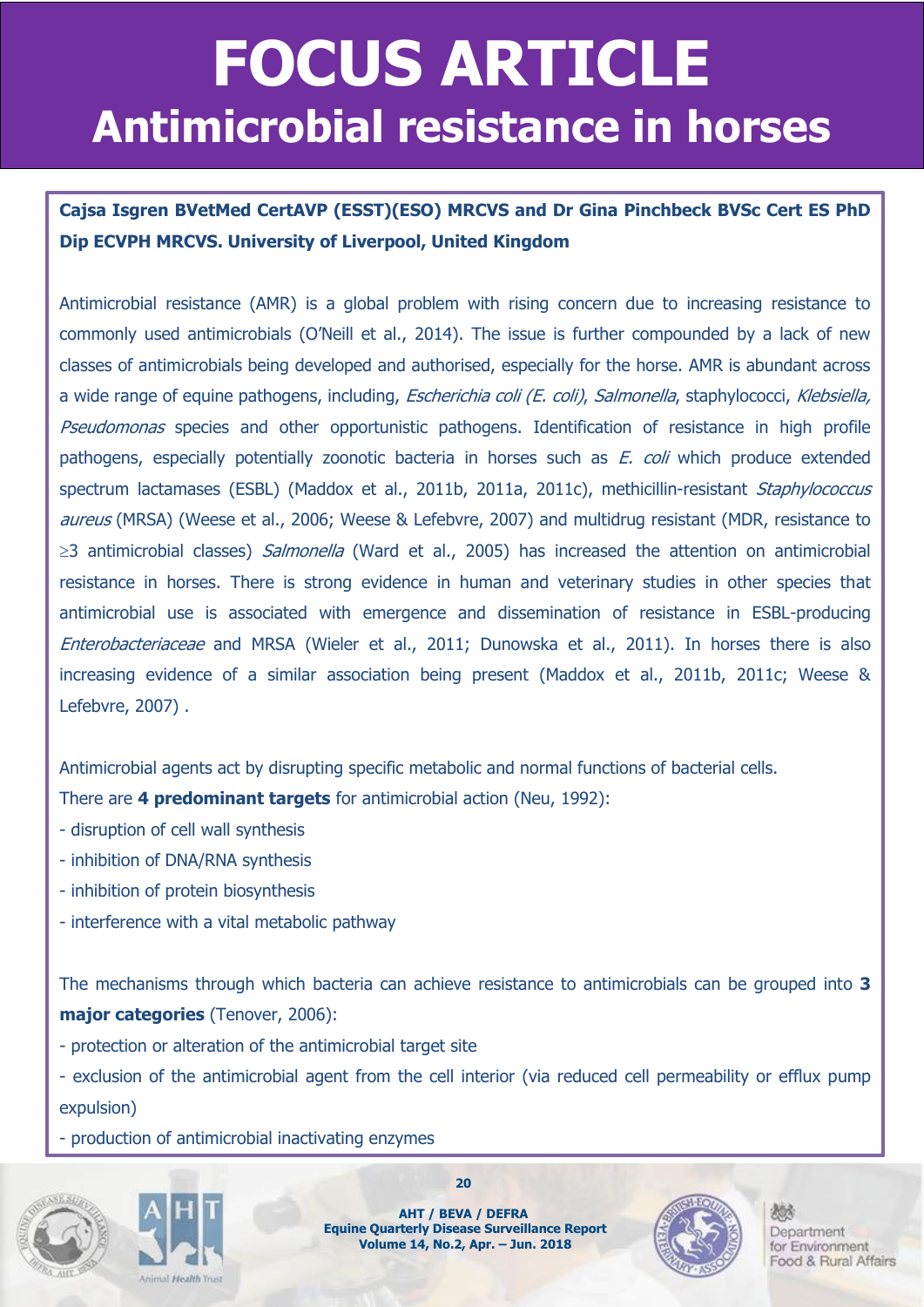Bacterial resistance mechanisms can either occur due to a certain trait common to all bacteria of that group (i.e. intrinsic) or arise from acquired mechanisms found only in some members of a genus or species due to alteration of the bacterial genome (i.e. extrinsic). Acquired resistance can arise from endogenous mutations in chromosomal genes but it is more often achieved by exogenous horizontal acquisition of novel genetic elements. The transferable genetic material participating in exogenous resistance can involve plasmid encoded resistance genes, gene cassettes linked to integrons, transposons and other mobile genetic elements (Roupas & Pitton, 1974; Hall & Collis, 1995). These genetic elements can encode pumps for drug efflux, enzymes for antimicrobial inactivation, alternatives of the antimicrobial target site and as well as mechanisms which provide protection for the molecular target (Tran & Jacoby, 2002; Heikkilä et al., 1990). Exogenous exchange of genetic material may occur between differing strains of the same species or even across genera, and can occur via bacterial transformation (incorporation of exogenous DNA from dead bacteria), conjugation (transfer of plasmids), or transduction (DNA transferred by viral bacteriophages that infect bacteria) (Roupas & Pitton, 1974). Acquired antimicrobial resistance mechanisms are of particular concern, irrespective of their specific origin, as they allow both the emergence and rapid dissemination of resistance in formerly susceptible populations of bacteria. This report will focus on antimicrobial resistance in E. coli

#### **Escherichia coli**

E. coli is considered part of the normal gastrointestinal tract flora in horses (van Duijkeren et al., 2000) but despite a predominantly commensal nature, many strains of E. coli are capable of causing disease of both gastrointestinal and extra-intestinal sites (Lanz et al., 2003). Antimicrobial resistance is commonly encountered and β-lactam resistance is of particular concern. E. coli is intrinsically resistant to penicillin (as it is unable to penetrate their outer membrane) but there is widespread acquired resistance to other βlactams (mostly via the production of inactivating lactamase enzymes such as TEM-1, TEM-2 and SHV-1, or AmpC β-lactamases, all encoded by various bla resistance genes (Hawkey, 2008; Datta & Kontomichalou, 1965). The extended spectrum β-lactam antimicrobials (including cefotaxime, ceftiofur and cefquinome) were developed to counter resistance seen to the early β-lactams. Resistance to these agents is conferred by bacterial production of ESBL enzymes (Pitout, 2010), many of which are simple mutations of the original TEM/SHV lactamases and only a small number of amino acid substitutions are required to extend their spectrum of resistance to include novel agents (Bradford, 2001). An emergence of a family of ESBLenzymes that are distinct from SHV and TEM-types has occurred in the last two decades and now predominate within *E. coli* (Tzouvelekis et al., 2000). These enzymes preferentially hydrolyse the extended spectrum β–lactam cefotaxime and are consequently named cefotaximases (CTX-M) and have since been found in both humans and animals (Wieler et al., 2011).





**AHT / BEVA / DEFRA Equine Quarterly Disease Surveillance Report Volume 14, No.2, Apr. – Jun. 2018**

**21**

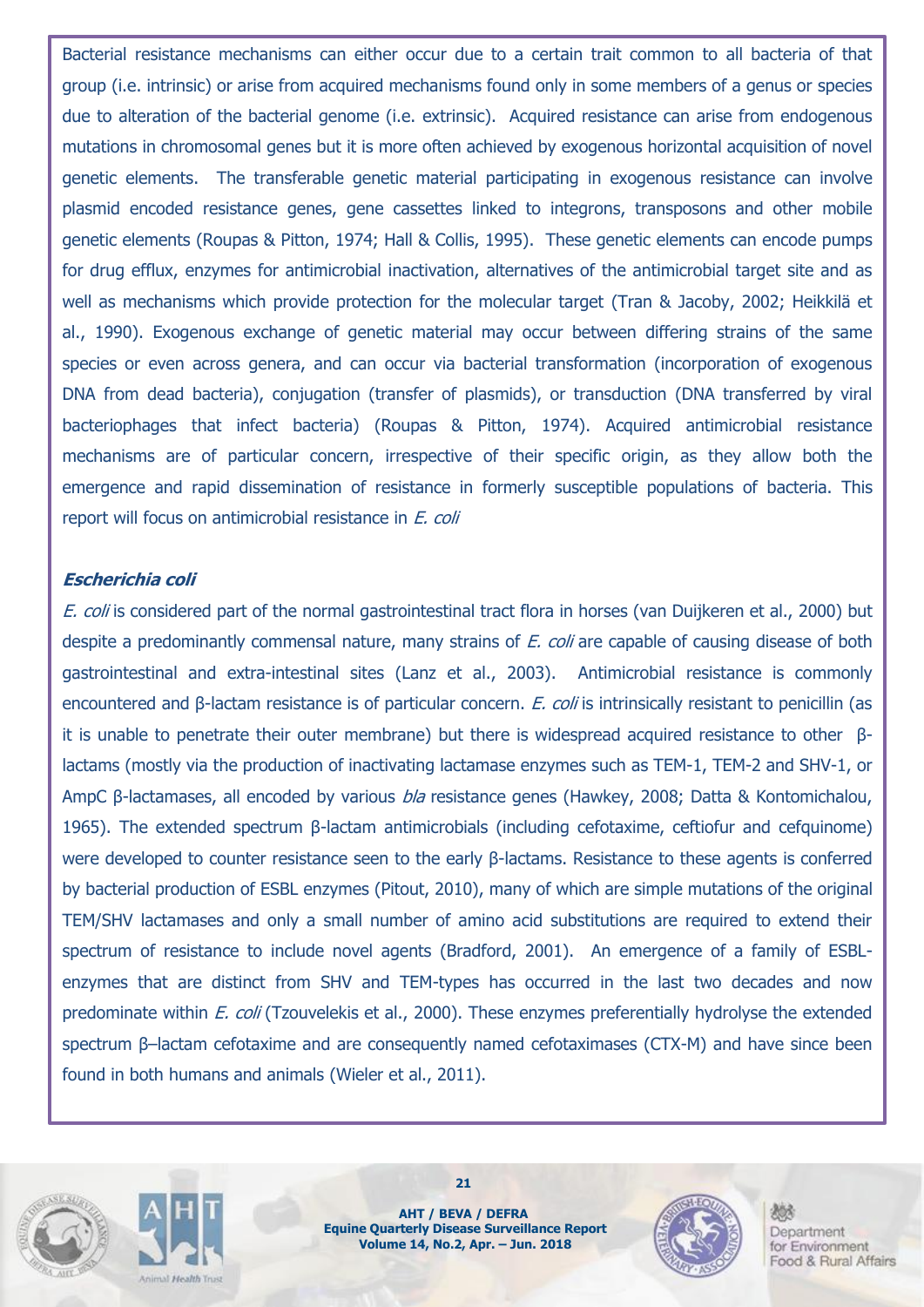#### **Prevalence and epidemiology of antimicrobial resistant E. coli in horses**

E. coli that are resistant to most antimicrobials currently authorised for use in horses in the UK have been identified in previous studies in both clinical (Vo et al. 2007) and commensal isolates (Vo et al., 2007; Dunowska et al., 2006). An increased prevalence of faecal carriage of antimicrobial resistant E. coli has been identified in hospitalised horses compared with those in the community and the same is true for MDR and ESBL-producing E. coli (Maddox et al., 2011c; Ahmed et al., 2010; Johns et al., 2012; Apostolakos et al., 2017).

The prevalence of faecal carriage of MDR and ESBL-producing *E. coli* has also been shown to increase significantly during hospitalisation (Maddox et al., 2011c; Williams et al., 2013) and some studies have reported a consistent association between antimicrobial exposure in hospitalised horses and increased risk of resistance in faecal E. coli (Ahmed et al., 2010; Maddox et al., 2011c). One study reported an association between overall hospital use of antimicrobials and increased prevalence of resistance, even in horses not actually receiving antimicrobials (Maddox et al., 2011c). Other studies have identified that hospitalisation (even without antimicrobial treatment) is a further risk factor (Bryan et al., 2010; Williams et al., 2013). Being stabled on the same yard as a recently hospitalised horse has also been associated with ESBL-producing *E. coli* carriage in the equine community (Maddox et al., 2011b) and the identification of continued faecal carriage of MDR bacteria by horses discharged from hospital suggest these horses may act as a reservoir (Johns et al., 2012).

Commensal carriage of ESBL-producing and MDR *E. coli* has been studied in detail (Maddox et al., 2011c) but their role in clinical infections has not been quantified. Recent publications have reported an increase in clinical infections in horses caused by MDR E. coli (Johns & Adams, 2015) and E. coli accounted for the majority of all surgical site infections (SSIs) following exploratory laparotomy in a recent hospital study (Isgren et al., 2017), but the source of these infections is not yet clear. Monitoring and surveillance of emerging resistance, both in commensals and pathogens, is essential in order to allow us to estimate the growing burden of antimicrobial resistance in the horse population. Apart from the data collated in the AHT/BEVA/DEFRA quarterly surveillance reports and the limited reporting in the UK-VARSS report (VMD, 2017) there is little research or large scale coordinated surveillance of clinical bacterial infections in horses within the UK.





**AHT / BEVA / DEFRA Equine Quarterly Disease Surveillance Report Volume 14, No.2, Apr. – Jun. 2018**

**22**

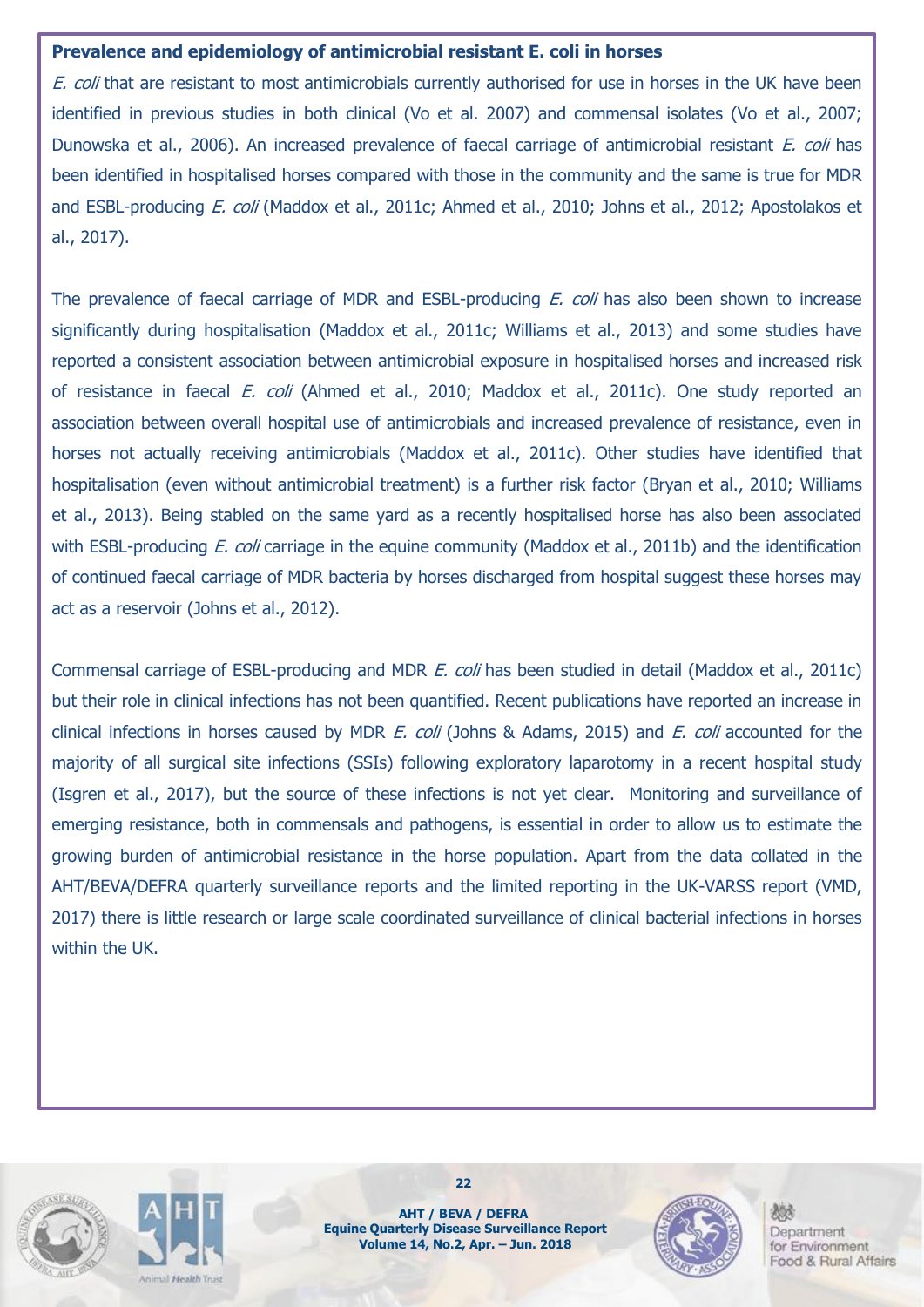#### **A new surveillance initiative**

We are currently undertaking a surveillance project of the AMR profiles of bacterial infections in horses using diagnostic laboratories submissions across a wide geographical range of equine practices. We will report on bacteria commonly associated with clinical infections and their patterns of AMR across most of the UK.

We have also undertaken a multi-centre study investigating risk factors for carriage of ESBL-producing bacteria across five equine referral hospitals in the UK. In this study we obtained daily faecal samples from equine inpatients as well as weekly environmental samples at these hospitals to determine which bacteria reside in the patient faecal flora and hospital environment. We are sampling SSIs from patients at these hospitals in an attempt to determine any link between faecal carriage of MDR E. coli and any role in SSI. Variations in prevalence of carriage and resistance phenotypes among hospitals may be a reflection of different patterns of antimicrobial usage and management. Further analysis will determine risk factors and the geographical distribution associated with carriage of MDR and ESBL-producing *E. coli* in this population.

Comparison of AMR in commensal E. coli versus those found in clinical infections and in the equine hospital environment will be key to our understanding of reservoirs of infection and transmission. Interventions can then be developed to help mitigate transmission, which will aid prevention of resistant infections in our equine population.

If any hospital has a suspected outbreak of MDR E. coli from surgical site infections we would be happy to receive and process samples **free of charge and feedback results**. For more information please contact Cajsa Isgren on [cisgren@liverpool.ac.uk](mailto:cisgren@liverpool.ac.uk) or Dr Gina Pinchbeck on [ginap@liverpool.ac.uk](mailto:ginap@liverpool.ac.uk) / 0151 7946195

#### **References**

References are available on request, please contact maire.o'brien@aht.org.uk

#### **Important note**

The views expressed in this focus article are the author's own and should not be interpreted as official statements of APHA, BEVA or the AHT.





**AHT / BEVA / DEFRA Equine Quarterly Disease Surveillance Report Volume 14, No.2, Apr. – Jun. 2018**

**23**

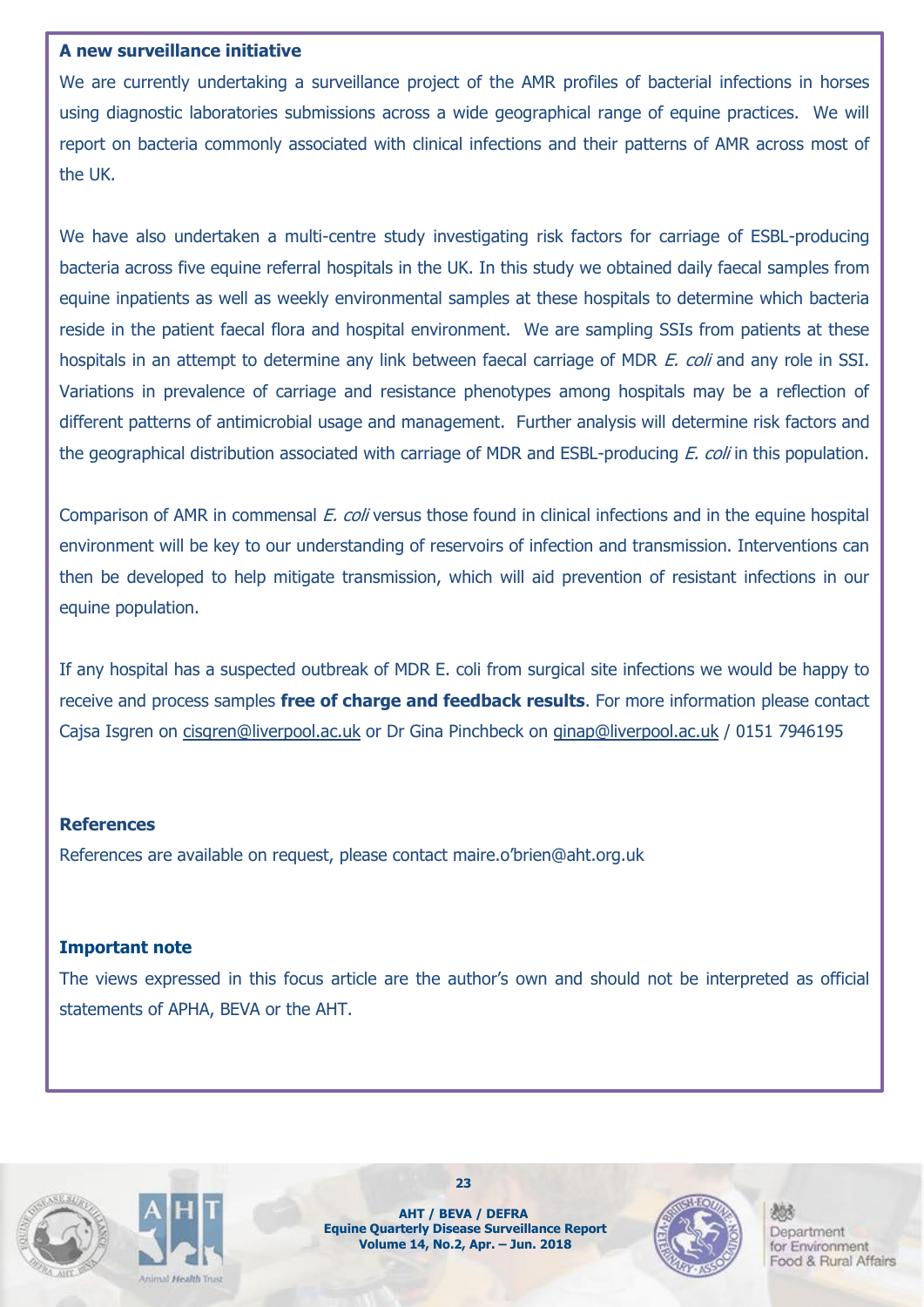# **TOXIC AND PARASITIC**

## disease report for the second quarter of 2018

A summary of diagnostic toxicosis and parasitology testing undertaken by contributing laboratories is presented in Tables 14 and 15 respectively. Results for toxicosis are based on histopathologically confirmed evidence of disease only (where applicable).

#### **Table 14: Diagnostic toxicosis sample throughput results for the first quarter 2018**

|                                                                  | <b>Number of</b><br><b>Samples Tested</b> | <b>Number Positive</b> | <b>Number of</b><br><b>Contributing Labs</b> |
|------------------------------------------------------------------|-------------------------------------------|------------------------|----------------------------------------------|
| <b>Grass Sickness</b>                                            |                                           |                        |                                              |
| <b>Hepatic toxicoses</b>                                         | 42                                        |                        |                                              |
| Atypical myopathy/Seasonal Pasture<br><b>Associated Myopathy</b> |                                           |                        |                                              |

#### **Table 15: Diagnostic parasitology sample throughput and positive results for the first quarter 2018**

|                               | <b>Number of Samples</b><br><b>Tested</b> | <b>Number Positive</b> | <b>Number of</b><br><b>Contributing Labs</b> |
|-------------------------------|-------------------------------------------|------------------------|----------------------------------------------|
| <b>Endoparasites</b>          |                                           |                        |                                              |
| <b>Ascarids</b>               | 4774                                      | 60                     | 18                                           |
| Strongyloides                 | 5825                                      | 588                    | 16                                           |
| Strongyles (large/small)      | 6545                                      | 2799                   | 22                                           |
| <b>Tapeworms ELISA serum</b>  | 0                                         | $\Omega$               | $\overline{0}$                               |
| <b>Tapeworms ELISA saliva</b> | 4793                                      | 1420                   | 1                                            |
| <b>Tapeworms Faecal exam</b>  | 3563                                      | 20                     | 12                                           |
| Dictyocaulus arnfieldi        | $\overline{70}$                           | $\overline{0}$         | $\overline{1}$                               |
| Oxyuris equi                  | 746                                       | $\overline{0}$         | 12                                           |
| Fasciola hepatica             | 500                                       | 8                      | 10                                           |
| Coccidia                      | 1138                                      | $\overline{4}$         | 8                                            |
| Cryptosporidia                | 178                                       | 12                     | 9                                            |
| Theileria equi cELISA         | 341                                       | 9                      | $\overline{2}$                               |
| Babesia caballi cELISA        | 341                                       | 8                      | $\overline{2}$                               |
| Theileria equi (APHA) CFT     | $\overline{115}$                          | $\mathbf 0$            | $\mathbf 1$                                  |
| Theileria equi (APHA) IFAT    | 164                                       | 22                     | 1                                            |
| Theileria equi (APHA) cELISA  | 142                                       | 3                      | 1                                            |
| Babesia caballi (APHA) CFT    | 115                                       | $\overline{0}$         | 1                                            |
| Babesia caballi (APHA) IFAT   | 164                                       | 12                     | 1                                            |
| Babesia caballi (APHA) cELISA | 142                                       | 1                      | 1                                            |
| Dourine(APHA) IFAT            | $\overline{0}$                            | $\mathbf 0$            | 1                                            |
| Dourine (APHA) CFT            | 282                                       | $\Omega$               | 1                                            |
| <b>Ectoparasites</b>          |                                           |                        |                                              |
| <b>Mites</b>                  | 247                                       | $\overline{0}$         | 9                                            |
| Lice                          | 249                                       | 19                     | 8                                            |
| Ringworm                      | 337                                       | 69                     | 14                                           |
| Dermatophilus                 | 39                                        | $\overline{7}$         | 6                                            |
| Candida                       | $\overline{77}$                           | 5                      | 5                                            |

CFT = Complement Fixation Test - CFT suspect/positive samples are tested by IFAT test, IFAT = Indirect Fluorescent Antibody Test, cELISA = competitive Enzymelinked immunosorbent assay





**AHT / BEVA / DEFRA Equine Quarterly Disease Surveillance Report Volume 14, No.2, Apr. – Jun. 2018**

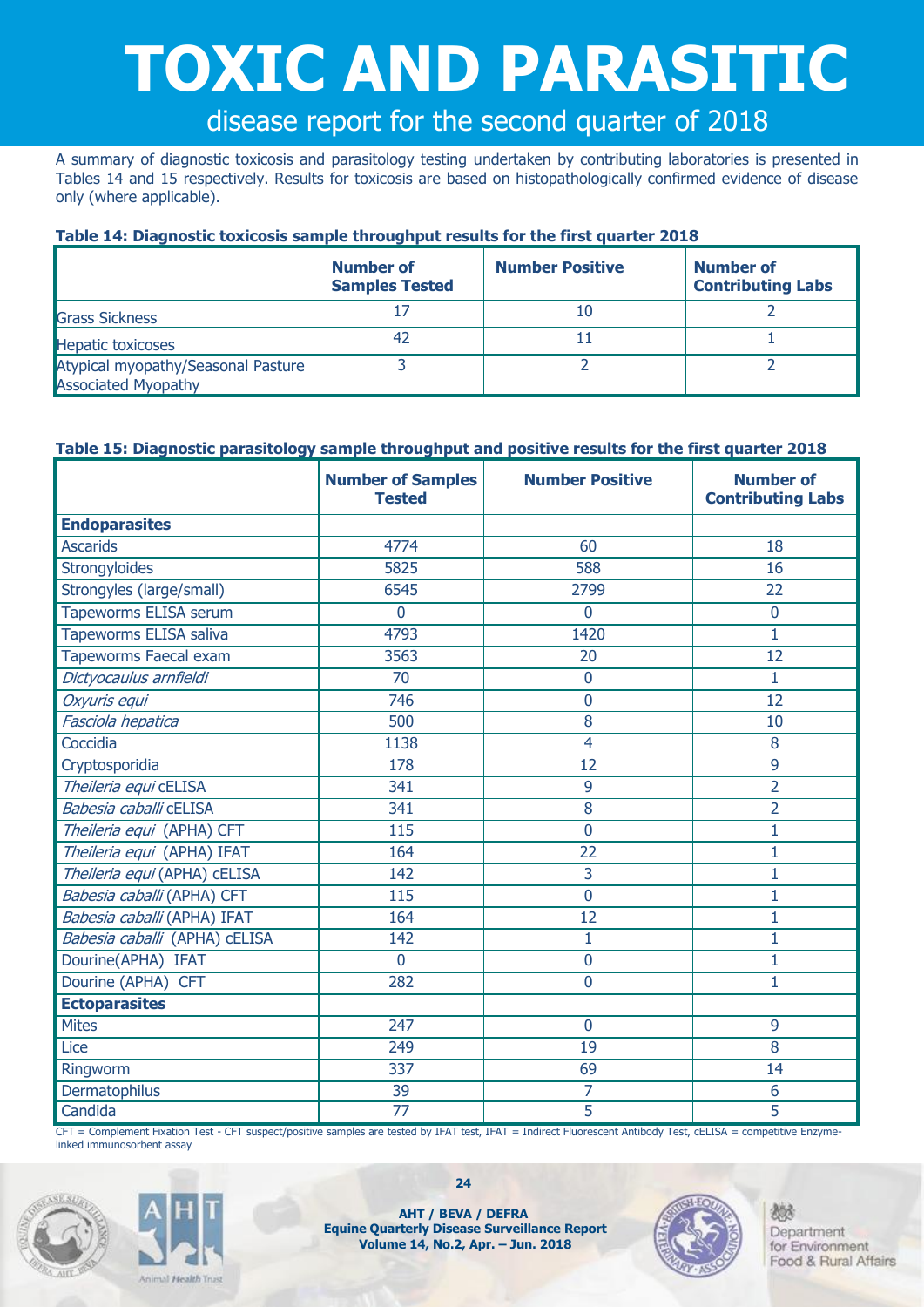#### **Grass sickness surveillance data for the second quarter 2018**

The nationwide Equine Grass Sickness surveillance scheme (http://www.equinegrasssickness.co.uk/) was established in spring 2008 to facilitate the investigation of changes in geographical distribution and incidence of the disease in Great Britain. Data gathered by this scheme is collated in a strictly confidential database.

A total of six cases of equine grass sickness (EGS) were reported during the second quarter of 2018, of which one case occurred in April, one case in May and four cases in June. These figures are lower than expected for the time of year, where previously the highest number of cases seen per month each year has been in May, with an average of 30 reported each May since 2008.

Three cases were reported in England, one in Scotland and two in Wales. Of the six cases, three premises reported a history of EGS, one premises in England, one in Scotland and one in Wales.

The cases comprised of four mares and two geldings, with a median age of four years (range 1-9 years). Affected breeds were Cob (n=2), Native (n=2) and two cross breeds.

Type of EGS was given for five of the six cases; three were diagnosed with acute EGS and two with sub-acute EGS. Diagnostic information was provided for all reported cases, of which five cases were diagnosed on clinical signs alone and one case was diagnosed by histopathological confirmation of biopsies taken *post-mortem* (ileum, paravertebral trunk and mesenteric ganglia).

#### **The Peak Season for Equine Grass Sickness - Early Summer: A Case Report**

#### **Introduction**

Equine grass sickness (EGS), also known as equine dysautonomia, is a frequently fatal neurodegenerative disease of horses, donkeys and mules (Newton, et al., 2004; Girling, et al., 2017). As suggested in the name, the disease is seen predominantly in horses with access to grazing, accounting for >99% of cases (Newton et al., 2010; Wylie et al., 2011).

Clinical presentation of the disease includes an increased heart rate, muscle fasiculations, patchy sweating, dysphagia, reduced intestinal motility, signs of colic and weight loss (Doxey et al., 1991; Milne., 1996).

Horses presenting with the acute and subacute form of the disease will invariably die or require euthanisia (Wylie et al., 2009). Treatment for select cases of horses with chronic EGS may be successful through intensive nursing and monitoring. Recent analysis of the disease has found that survival rates are now at 16% for chronic cases (Wylie et al., 2011).

Horses of all ages can be affected by EGS, but young horses between the ages of two and seven years-old have a higher risk of contracting the disease (Wylie et al., 2009).

The high risk EGS season lies in early summer, with the largest number of cases being reported in May.

#### **Case Presentation and History**

A two-year-old Welsh mountain pony filly presented with clinical signs consistent with EGS on 5 June 2018 in Suffolk, UK. The filly had muscle fasiculations of the hindquarters, a short gait, rhinitis sicca, tachycardia (consistently 80bpm), rectal temperature of 38.3˚C, ptosis of both upper eyelids and absence of borborygmi. Rectal examination revealed a very large impaction within the pelvic flexure and faeces in the rectum were clay-like.

The filly had been on the premises for a year and a half in total and had been grazing the affected paddock for four weeks before falling ill. Prior to that, the field had been rested over winter with adequate grass coverage and the field had been harrowed in the spring. Droppings were removed via mechanical sweeping six days prior to the filly falling ill. There had been a spell of hot dry weather followed by light rain in the preceding days. The farm had a history of EGS.





**AHT / BEVA / DEFRA Equine Quarterly Disease Surveillance Report Volume 14, No.2, Apr. – Jun. 2018**

**25**

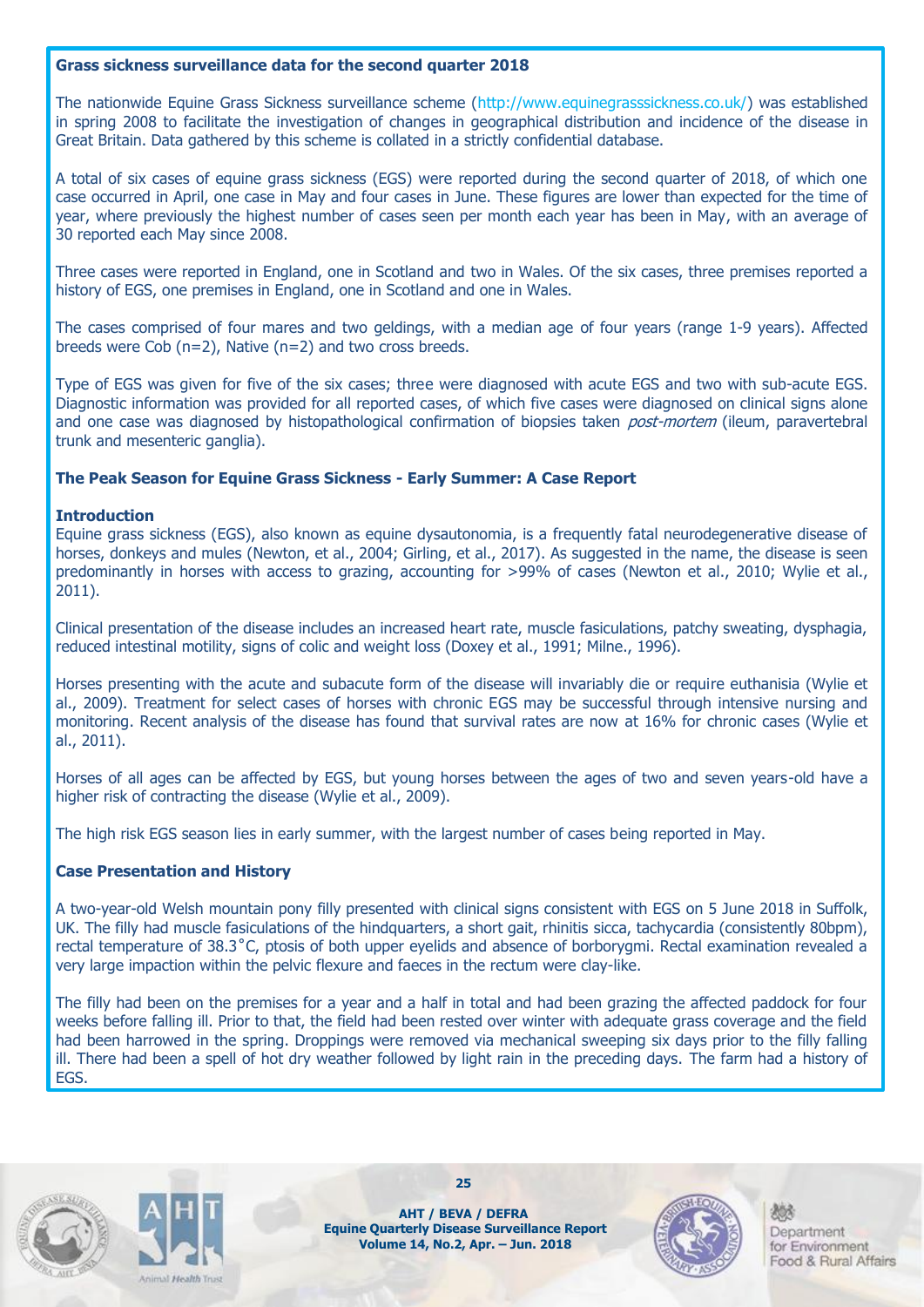#### **Diagnosis**

Microscopic findings of the ileum included; paucity of neurons of the submucosa and myenteric plexuses and concomitant mild increased number of glial cells. Paravertebral trunk and mesenteric ganglia findings included; neurons characterized by multifocal chromatolysis, hypereosinophilia and cytoplasmic vacuolization, with concomitant increased number of glial cells.

A summary of ileal neuronal loss and neuronal degeneration of the paravertebral trunk with necrosis and gliosis was reached, consistent with EGS.

#### **Outcome**

Euthanasia and post-mortem. The five in-contacts were removed from the field and were closely monitored.

#### **Discussion**

Previous epidemiological studies have highlighted risk factors for EGS development (Newton et al., 2004; Wylie et al., 2009; Wylie et al., 2011) and a number of these were present in the history and presentation of this case. Horses aged between two and seven years old are at a greater risk of developing EGS, the affected animal fell into this young age category. The premises has a history of EGS which increases the risk of further cases occurring. Differing management practices can also increase the risk of EGS occurrence such as continuous turnout and movement onto new pastures, the affected animal had been moved to a new pasture within the preceding four weeks and was turned out all the time. Managing pastures with mechanical dropping removal aids such as sweepers has been found to increase the risk of EGS, thought to be a result of paddock and soil disturbance whilst sweeping, the farm the affected animal was housed at regularly swept the paddock. Weather conditions can also increase the risk of EGS occurring alongside the time of year. The affected animal fell ill in June, which is within the high risk period of early summer and the prevailing weather conditions had been predominantly dry, followed by light rain. Previous studies have found that an increase in cases of EGS occurred after two weeks of predominantly dry weather (Wood et al., 1998). Future preventative measures have been put in place at the premises, including resting fields for a period after mechanical sweeping.

#### **References**

References are available on request, please contact maire.o'brien@aht.org.uk





**26**

**AHT / BEVA / DEFRA Equine Quarterly Disease Surveillance Report Volume 14, No.2, Apr. – Jun. 2018**

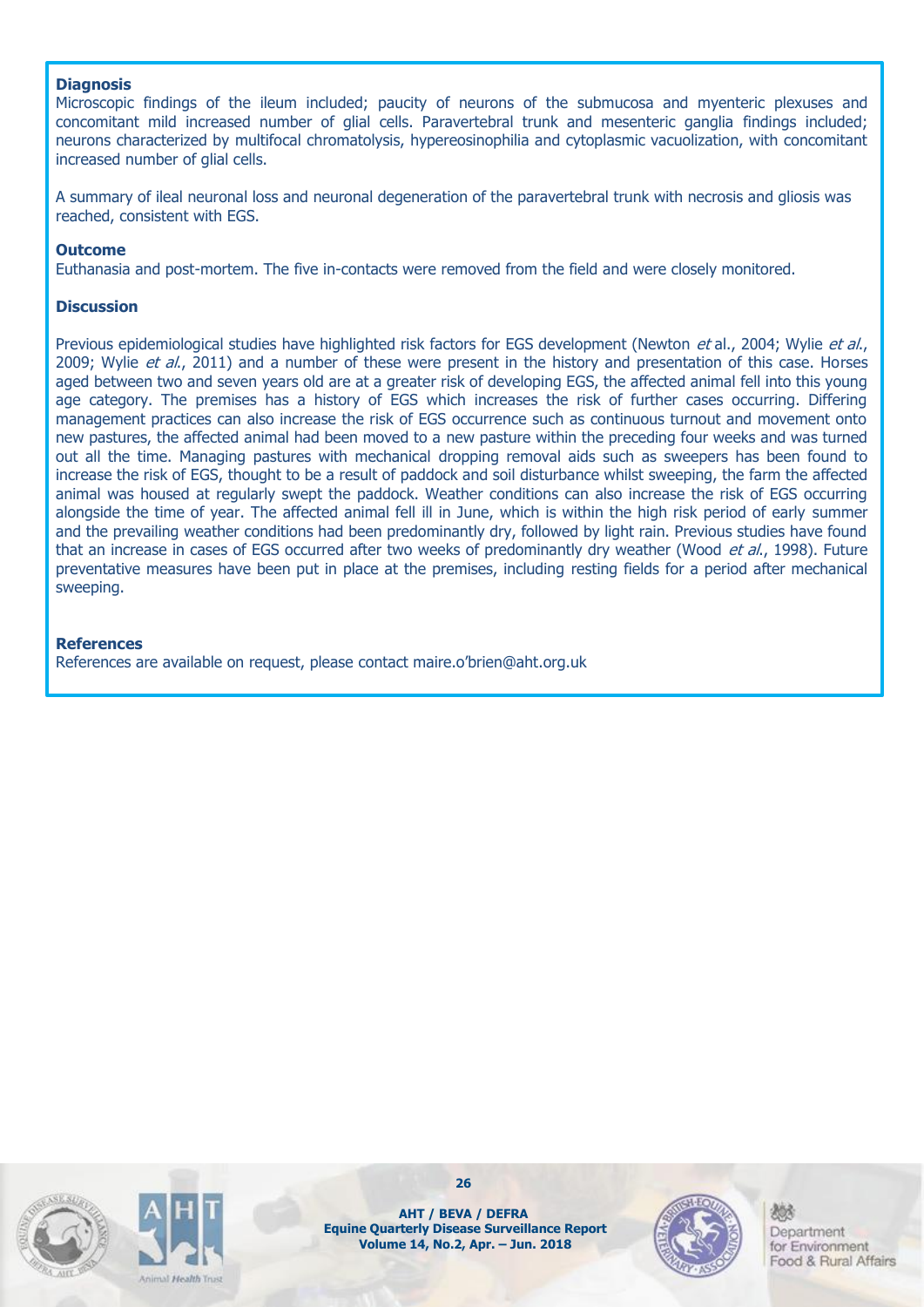# **POST MORTEM EXAMINATIONS**

## report for the second quarter of 2018

The caseload of post-mortem examinations reported below have been obtained from one UK Veterinary School and six of the other contributing laboratories to this report.

#### **East Anglia**

A total of 41 cases were examined by post mortem.

A total of 17 aborted fetuses and fetal membranes were examined.

#### **Table 16: Summary of post-mortem findings for aborted fetuses in East Anglia for the second quarter 2018.**

| <b>Post Mortem</b><br><b>Diagnosis</b>    | <b>Total</b>   | <b>Comments</b>                                                                                                                                                                                                                                                                                                                                                                                         |
|-------------------------------------------|----------------|---------------------------------------------------------------------------------------------------------------------------------------------------------------------------------------------------------------------------------------------------------------------------------------------------------------------------------------------------------------------------------------------------------|
| <b>Placentitis</b>                        | 4              | Placentitis confirmed to be secondary to bacterial infection, with aerobic<br>cultures reported in one case, isolating E. coli                                                                                                                                                                                                                                                                          |
| <b>Equine Herpes Virus-1</b>              | 6              | Confirmed by histopathology and PCR on fetal and placental tissues                                                                                                                                                                                                                                                                                                                                      |
| Placentopathy                             |                | multifocal villous atrophy and multifocal squamous<br><b>Allantois</b><br>had<br>metaplasia. Villi were variably blunted, multifocally lost, with interspersed<br>trophoblastic necrosis and squamous metaplasia                                                                                                                                                                                        |
| <b>Placental Damage</b>                   | 1              | Presence of placental damage, most likely secondary to terminal hypoxia                                                                                                                                                                                                                                                                                                                                 |
| <b>Placental Insufficiency</b>            | $\overline{2}$ | In the first case, histological findings supported the gross assessment of<br>placental pathology and probable placental insufficiency. Given the extent<br>of placenta grossly affected by the histologically confirmed changes,<br>placental insufficiency was considered the most likely cause of foetal death<br>and abortion.<br>In the second case, inappropriate mineralisation was present over |
|                                           |                | extensive regions, resulting in placental insufficiency                                                                                                                                                                                                                                                                                                                                                 |
| <b>Umbilical Cord Torsion</b>             |                | <b>None</b>                                                                                                                                                                                                                                                                                                                                                                                             |
| <b>Excessive Umbilical Cord</b><br>Length | 1              | Intrapartum death, suspected to have resulted in cord compromise at<br>foaling                                                                                                                                                                                                                                                                                                                          |
| No final diagnosis*                       |                | Infectious causes ruled out                                                                                                                                                                                                                                                                                                                                                                             |

PCR and histopathology was performed to screen for Equine Herpes Virus infection in all cases.

\*Where cases had no final diagnosis reached, hypotheses were made for each case with the intention for interpretation by the submitting veterinarian, relating post mortem findings to concurrent clinical history to affirm the most likely conclusion. For every post mortem, congenital and common infectious causes have been ruled out.

Three cases of neonatal death were examined. One case was found to have dysmaturity and sepsis associated with in-utero funisitis (inflammation of umbilical cord). One case examined was a sudden death with uncertain aetiology. One case was a sudden death with severe acute pulmonary oedema, suspected to be as a result of cardiogenic issues or possibly from anaphylaxis.

Nine gastrointestinal cases were examined. One case had acute gastric rupture and associated peritonitis. One case was found to have rupture of the ileum and associated peritonitis. Four cases were diagnosed with severe necrotising enteritis and associated peritonitis and one of these cases concurrently had nephritis, pneumonia and pulmonary arterial thromboemboli. One case of small intestinal volvulus was examined. Two cases with large intestinal pathology were examined and a diagnosis of caecal rupture and associated acute septic peritonitis was made in both.





**AHT / BEVA / DEFRA Equine Quarterly Disease Surveillance Report Volume 14, No.2, Apr. – Jun. 2018**

**27**

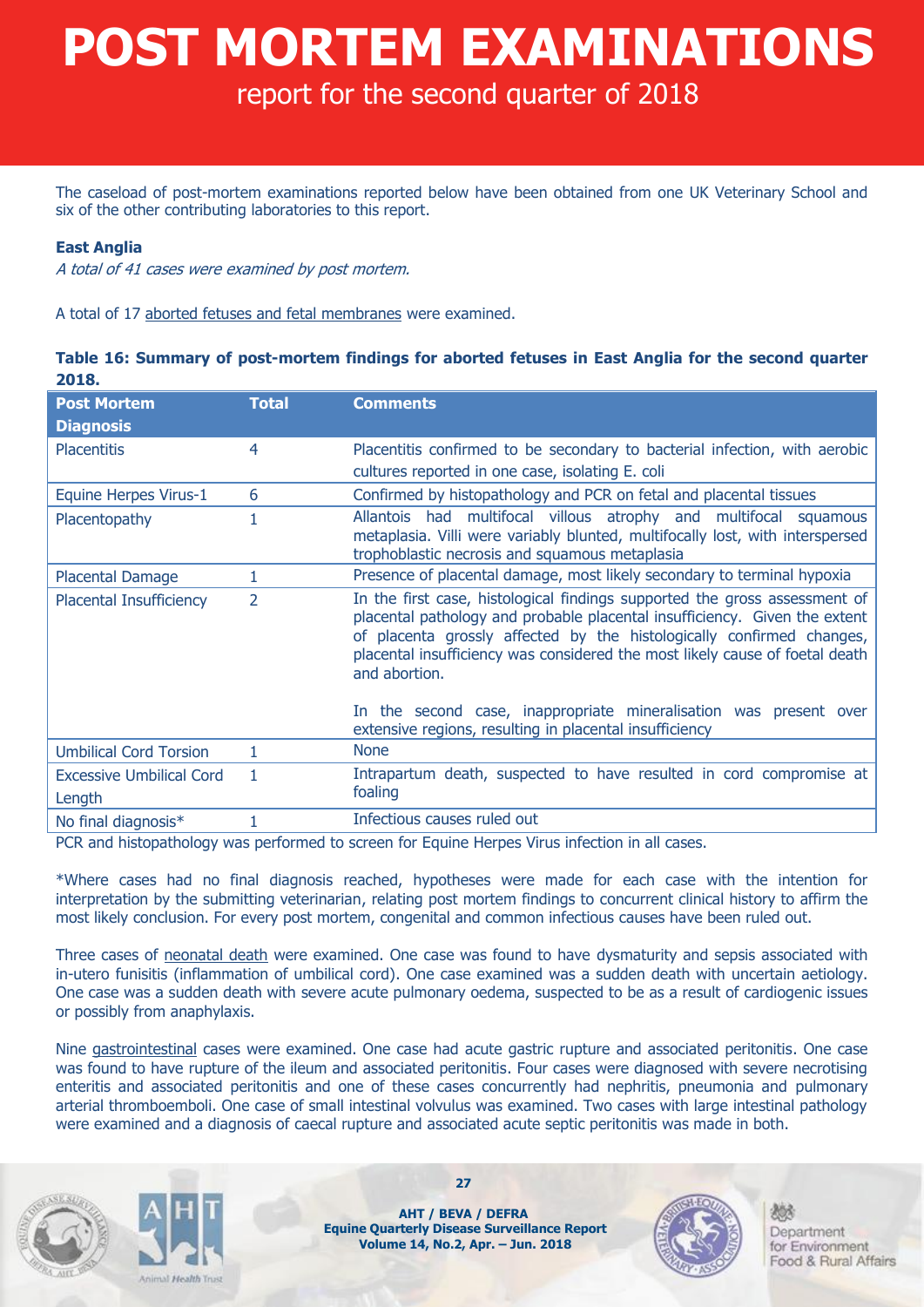One hepatic disease case was examined and found to have a hepatopathy consistent with ragwort toxicity.

Two musculoskeletal cases were examined. In one case, a diagnosis of severe damage of the distal phalanx made, with osteomyelitis and a comminuted fracture of the distal phalanx, locally extensive, severe, chronic tenosynovitis and suspect bone loss of the navicular bone. The macroscopic examination confirmed the clinical diagnosis of severe damage of the distal phalanx and the adjacent articular and periarticular structures. The other case was found to have a pelvic fracture and secondary haemoabdomen.

Two neurological cases were examined. In one, a diagnosis of Wobbler syndrome was made. Narrowing of the vertebral canal was detected on mid-sagittal section of the spine, at the level of C3-C4 and C6-C7. The cervical spinal cord in these areas was compressed mainly secondary to upward bending of the floor of the spinal canal. Exacerbation of the compression was produced by ventral flexion of the spine. In the other case, a severe encephalomyelitis was found. Histological findings included; spinal: haemorrhagic with perivascular mononuclear cuffing, predominantly grey matter, and brain: multifocal necrosis and suppurative foci and mononuclear perivascular cuffing. The case was negative for EHV, WNV, Borna disease and Listeria.

Four respiratory cases were examined. One case was diagnosed with Rhodococcal pneumonia. One case had a severe acute diffuse interstitial and bronchointerstitial pneumonia with no aetiological agent identified. One case had a severe septic pleuropneumonia. The final case was an anaesthetic-related death.

One case was examined for an unexpected death, the case presented with dysphagia. No diagnosis was reached and there was no specific aetiology found.

Two cases of sudden death were examined. In the first, there were histopathologically detected myocardial changes but these were minimal and unlikely to be the only cause of the sudden death. For this reason potential concomitant damage and alteration of the conduction system may have possibly played a role. The post-mortem examination in this case could not determine the precise cause of sudden death but a primary acute cardiac insufficiency is the most likely precipitating cause. In the second case, mild inflammatory changes of the myocardium could have caused alteration of the conduction system causing a deadly arrhythmia, but diagnosis was not definitive.

#### **Home Counties**

A total of 16 cases were examined.

One case of abortion was examined and diagnosed with placentitis. The placenta had necrosuppurative placentitis with intra-lesional gram-positive cocci. A positive culture isolated Streptococcus zooepidemicus and Staphylococcus aureus.

Three cardiac cases were examined. The first was found to have petechiaton and severe acute multifocal extensive, monophasic acute degeneration and necrosis of the right atrial and ventricular epicardium. The second case had a marked serosanguinous effusion of the pleural and peritoneal cavities secondary to cardiac failure, with the heart displaying multifocal interstitial fibrosis. The final case was diagnosed with a thrombus affecting the deep circumflex iliac artery with secondary acute, marked haemoabdomen.

Six cases of gastrointestinal disease were examined. There was one case that had a markedly impacted and distended stomach with no obvious precipitating cause. One case was found to have macroscopic segmental oedema and mural thickening of the small intestine, caecum and colon and ulcerative colitis. *Salmonella* was isolated from the small intestine and serotyping identified the isolate as *Salmonella* typhimurium I B. One case was found to have very large numbers of adult Parascaris equorum worms within the intestine. One case was examined for colic but no cause of the colic was identified, a mild abdominal effusion was present. Two cases were diagnosed with mesenteric lipomas causing segmental infarction and necrosis of the small intestine and mid-jejunum.

One hepatic case was examined and found to have a diffusely firm and nodular liver with severe, chronic bridging fibrosis, biliary hyperplasia with regenerative nodules, hepatocellular megalocytosis, vacuolar degeneration and necrosis.

Two neoplastic cases were examined. One was diagnosed with disseminated haemangiosarcoma affecting the vertebral body, heart, kidney, liver, spleen and left ovary. The other case was diagnosed with multifocal lymphoma



mal Health Trust

**AHT / BEVA / DEFRA Equine Quarterly Disease Surveillance Report Volume 14, No.2, Apr. – Jun. 2018**

**28**

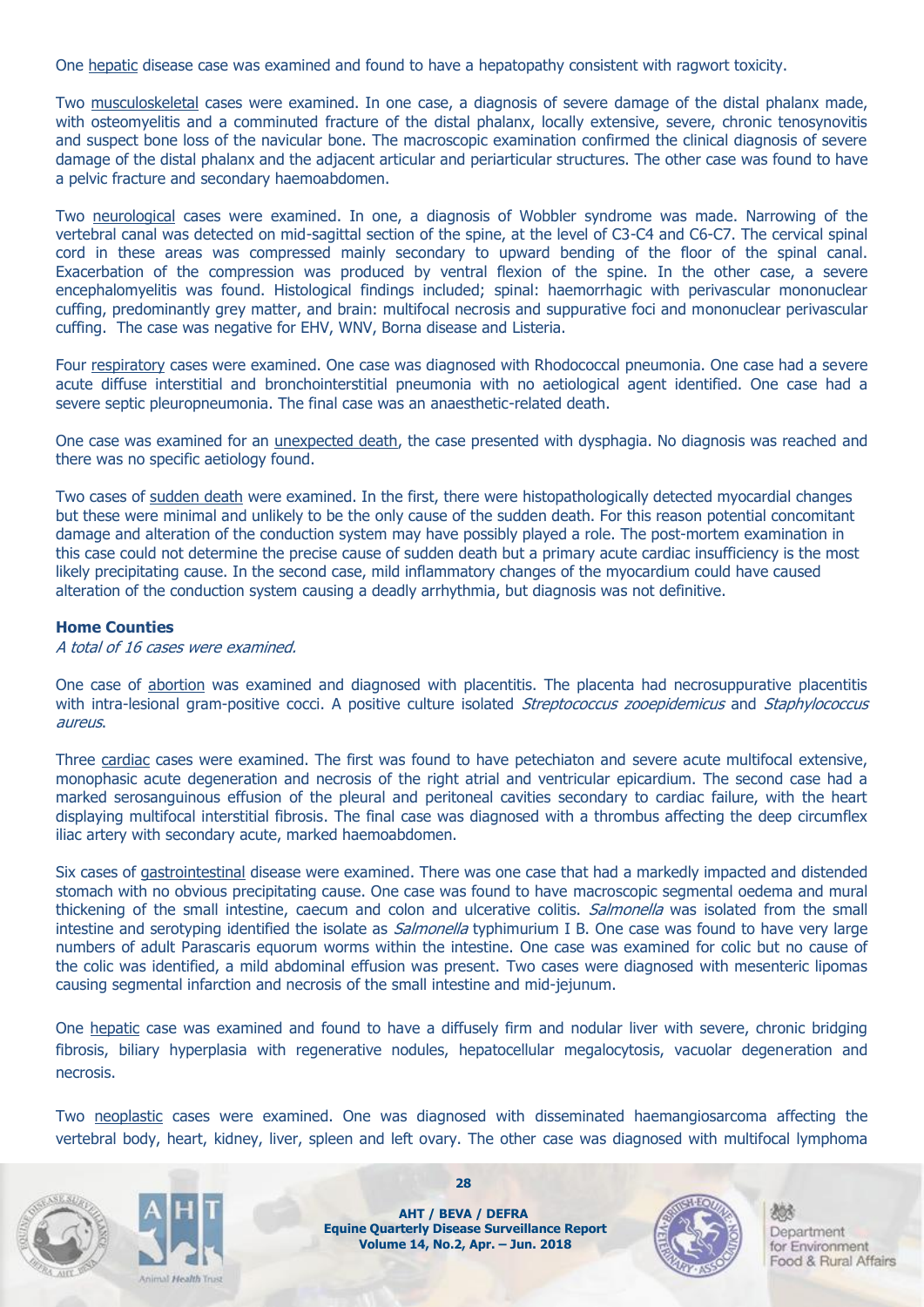affecting the intestine, jejunum and colon.

One reproductive case was examined and diagnosed with a non-healing scrotal wound with purulent material, fibrinous deposition and marked swelling.

Two welfare cases were examined. Both were found to be emaciated with diffuse muscle atrophy and evidence of parasitism.

#### **Northern England**

A total of one case was examined.

One musculoskeletal case was examined and diagnosed with a right ileal wing fracture.

#### **Northern Ireland**

A total of two cases were examined.

One case of neonatal death was examined and a diagnosis of sepsis made. The liver and adrenal glands contained numerous bacteria and bacterial culture isolated Pasteurella multocida.

One case of lymphoreticular disease was examined and a diagnosis of mesenteric supprative lymphadenopathy made. Bacterial culture isolated Pasteurella multocida.

#### **Scotland**

A total of 17 cases were examined.

One neonatal death case was examined and diagnosed with patent ductus arteriosus and pulmonary atelectasis.

Seven cases of gastrointestinal disease were examined. One was diagnosed with an ileocaecal intussusception. One case had a diagnosis of marked lymphoplasmacytic and eosinophilic enteritis with erosive typhlitis of moderate severity, mild granulomatous colitis with intralesional nematodes (cyathostomes), cestode infestation (Anoplocephala perfoliata) and multiple chronic renal infarcts. One case had a perforation at the pelvic flexure of the large colon with associated peritonitis and pelvic cellulitis. One case was a six week old male Warmblood with an intestinal motility disorder and a right dorsal impaction was identified, histopathology was not performed. There were three cases of equine grass sickness all with the findings of caecocolic impaction with small intestinal and gastric reflux. Histopathology was not performed.

Four musculoskeletal cases were examined. One was found to have septic arthritis of the tarsus. One case was diagnosed with a right hind fracture. One case was diagnosed with a penetrating hoof injury. There was one case of traumatic injury with a fracture of thoracic vertebral body (T4) and associated fractures of costovertebral junctions (right T4 and left T5).

One neoplastic case was examined and diagnosed with a pancreatic mass and secondary haemabdomen.

One ophthalmic case was examined which had a clinical history of blindness, no significant findings were made on post-mortem examination.

One respiratory case was examined and diagnosed with bronchopneumonia and pleurisy.

Two cases of sudden death were examined and both were found to have a fracture of one thoracic vertebral body, bilateral rib fractures and rupture of the aorta with secondary haemothorax.





**29**

**AHT / BEVA / DEFRA Equine Quarterly Disease Surveillance Report Volume 14, No.2, Apr. – Jun. 2018**

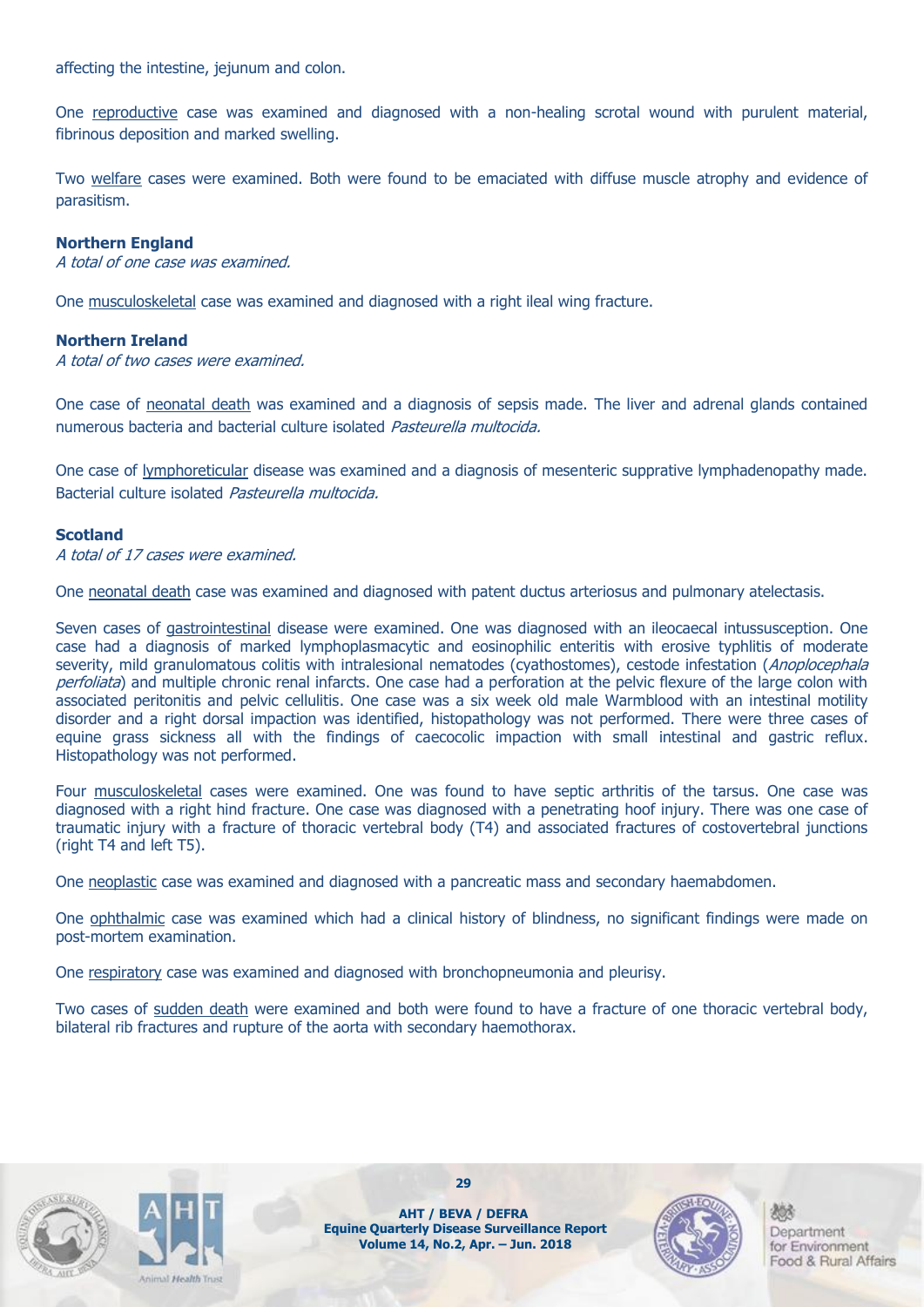#### **South West England**

A total of five cases were examined.

One cardiac case was examined and diagnosed with mitral valve degeneration.

One case suffering from gastrointestinal disease was examined and diagnosed with a small colon impaction.

One case suffering from neoplasia was examined and diagnosed with an oral papilloma.

Two cases with dental disease were examined and one had a chronic focal ulcer and the other had severe dental disease.





**30**

**AHT / BEVA / DEFRA Equine Quarterly Disease Surveillance Report Volume 14, No.2, Apr. – Jun. 2018**